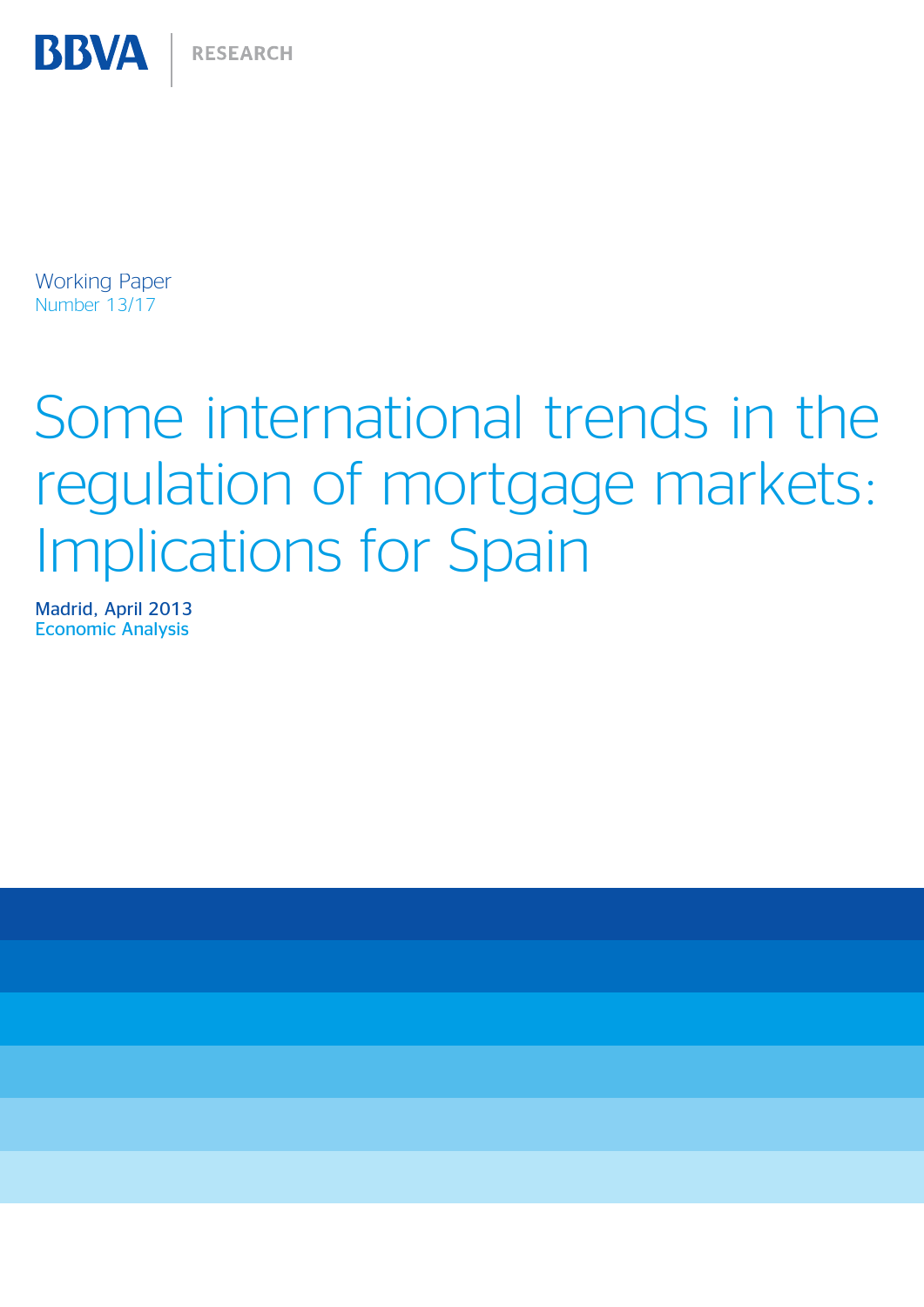### Some international trends in the regulation of mortgage markets: Implications for Spain

Santiago Fernández de Lis, Saifeddine Chaibi, Jose Félix Izquierdo, Félix Lores, Ana Rubio and Jaime Zurita

April 2013

#### Abstract

In this document, the main characteristics of the mortgage markets regulation in developed countries will be analyzed, trying to extract implications in terms of the resilience of the different systems during this crisis. The note is organized in four sections, covering the most relevant issues of (i) the mortgage product, (ii) the financial entities that offer these products, (iii) the client to whom these products are sold and (iv) the relationship between mortgage regulation and macroprudential oversight.

Keywords: mortgage, regulation, developed countries, loan-to-value, responsible lending, tax, covered bonds.

JEL: G210, R210, R310, E620.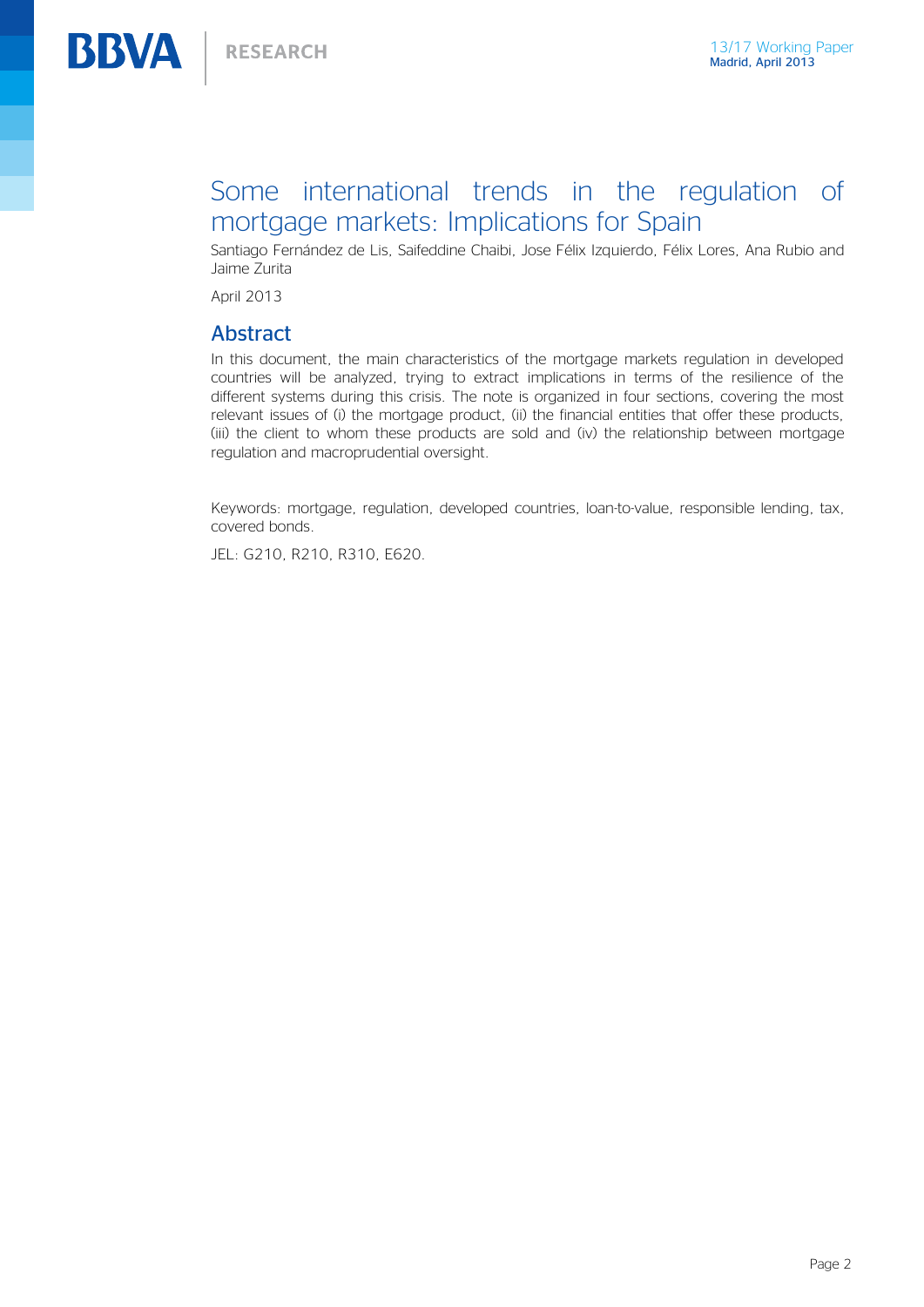**BBVA** 

# Executive Summary

This document analyses the main characteristics and trends in the mortgage markets requlation in developed countries, extracting implications from the different degree of resilience of the different systems during this crisis, as well as lessons for the potential improvements that could be implemented in Spain. One of the general features identified is a high dispersion in the models, reflecting the fact that mortgages markets are local in nature, depending on legal and institutional factors. At the same time, however, the reliance on wholesale markets for the funding of mortgages implies that these securities have a global dimension. The contrast between local primary mortgage markets (in which lenders make loans to borrowers) and global secondary markets (in which banks sell these loans to third parties) is one of the main characteristics of mortgage markets. This tension is very present in current regulatory debates, and is very relevant for the Spanish case, because a significant part of Spanish covered bonds are in the hands of non-resident investors.

There is a variety of interest rate schemes for mortgages across developed countries. In some countries variable rates are the rule, whereas in others they are the exception, constituting a good example of the dispersion in the mortgages models of developed countries. In fact, there seems not to be a general trend toward increasing the proportion of variable or fixed rates, as heterogeneous factors play a significant role (culture, funding, yield curve, early repayment penalties...). The Spanish mortgage market is dominated by **variable interest rates**, which account for around 97% of the loans. In the present crisis, the low interest rate environment implies that borrowing at variable rates has protected the debtors, improving their affordability ratios and reducing Non Performing Loans (NPLs); but an excessive reliance on Adjustable Rate Mortgages (ARM) entails a vulnerability from the macro-prudential point of view, because of the risk of rate increases during the duration of the contract (in some cases up to 40 years). The predominance of one form of mortgages over the other suggests some deficiencies in pricing and/or regulation. Indeed, it would be beneficial to achieve a more balanced split between fixed and variable rate mortgages. In order to achieve this target, the cap on the penalty for early repayment could be lowered (or even eliminated) for Fixed Rate Mortgages (FRM), as in countries where the latter are the norm. Also, the offer of mixed rate mortgages (where the rate is fixed for a certain period) could be encouraged. Furthermore, a better dissemination of pre-contractual information to consumers about the pros and cons of the different mortgage products would make their decision-making process more efficient and less costly.

From the funding perspective, the use of **covered bonds** has largely supported the development of the mortgage market in Europe. As shown in this crisis, covered bonds provide a background of legal certainty that results in significant advantages compared to the use of other types of funding. Issuers of covered bonds obtain a resilient funding source, whereas investors are protected by the double guarantee inherent in covered bonds, and benefit at the same time from a relatively high secondary market liquidity. Moreover, the use of covered bonds has several macroeconomic benefits and helps to maintain financial stability. Spanish covered bonds (cédulas) are similar to other EU countries' mortgage backed covered bonds, having other systems both advantages and disadvantages. Certain aspects of covered bonds in other European countries could be used to improve Spanish regulation (lower LTV limits, requirement to publish detailed data on the composition of the cover assets, periodic reassessment of the value of the properties used as collateral, replacement of the maturing or non-performing assets and appointment of a cover pool monitor by the Central Bank).

During the last few years, regulation on consumer protection has been reinforced in many countries in order to avoid over-indebtedness and borrower default. In that vein, the EC Directive on credit agreements relating to residential property tackles some material consumer protection issues, and should lead to desirable harmonization, in the context of a process towards banking union. However, the Directive fails to tackle relevant issues, such as crossborder mortgages with foreign collateral. The proliferation of regulatory initiatives at national,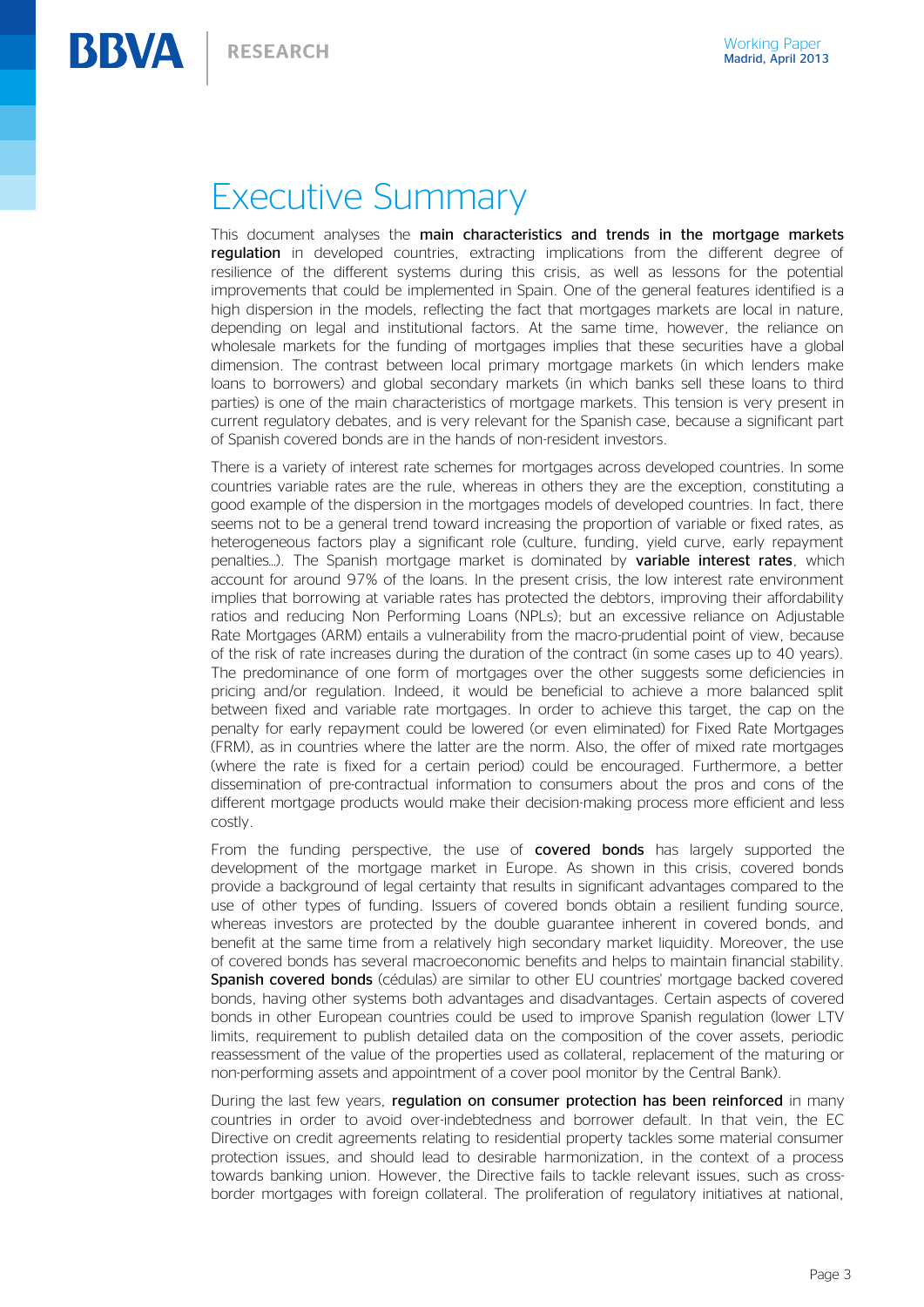

regional and international level may result in regulatory conflicts, mostly in Europe. Since different countries show different features with regard to real estate structure, cultural background and socioeconomic policies, some leeway must be provided to national supervisors in order to adapt the new regulation to their own needs. But this should not mask the fact that maintaining a competitive environment and a Euro-wide level-playing field is probably the best contribution regulators can make to ensure consumer protection.

Governments usually encourage housing investment through different fiscal tools due to perceived positive externalities of home ownership. However, tax incentives to favor home ownership could result in more exposure to housing bubbles. The development of the rental market and a neutral tax treatment of property vs. rent seem to be a good practice. The elimination of tax deductions for the purchase of new houses by the Spanish government in July 2012 is in line with this consensus.

Since the origin of the crisis can be placed in the housing market, regulation of mortgage operations must ensure financial stability from a macroprudential perspective. In that respect, many countries adopted loan-to-value (LTV) limits. In some emerging countries, debt-to-income ratios have also been used with the same purpose. According to international evidence, these measures are relatively effective in preventing housing prices bubbles in emerging markets, but they are perhaps too intrusive for more developed financial systems. Alternative measures based on incentives for low LTV origination should be explored for more developed mortgage markets. In the case of Spain, dynamic provisions had success in limiting the growth of credit during the boom phase, but the severity and length of the current crisis made these measures insufficient.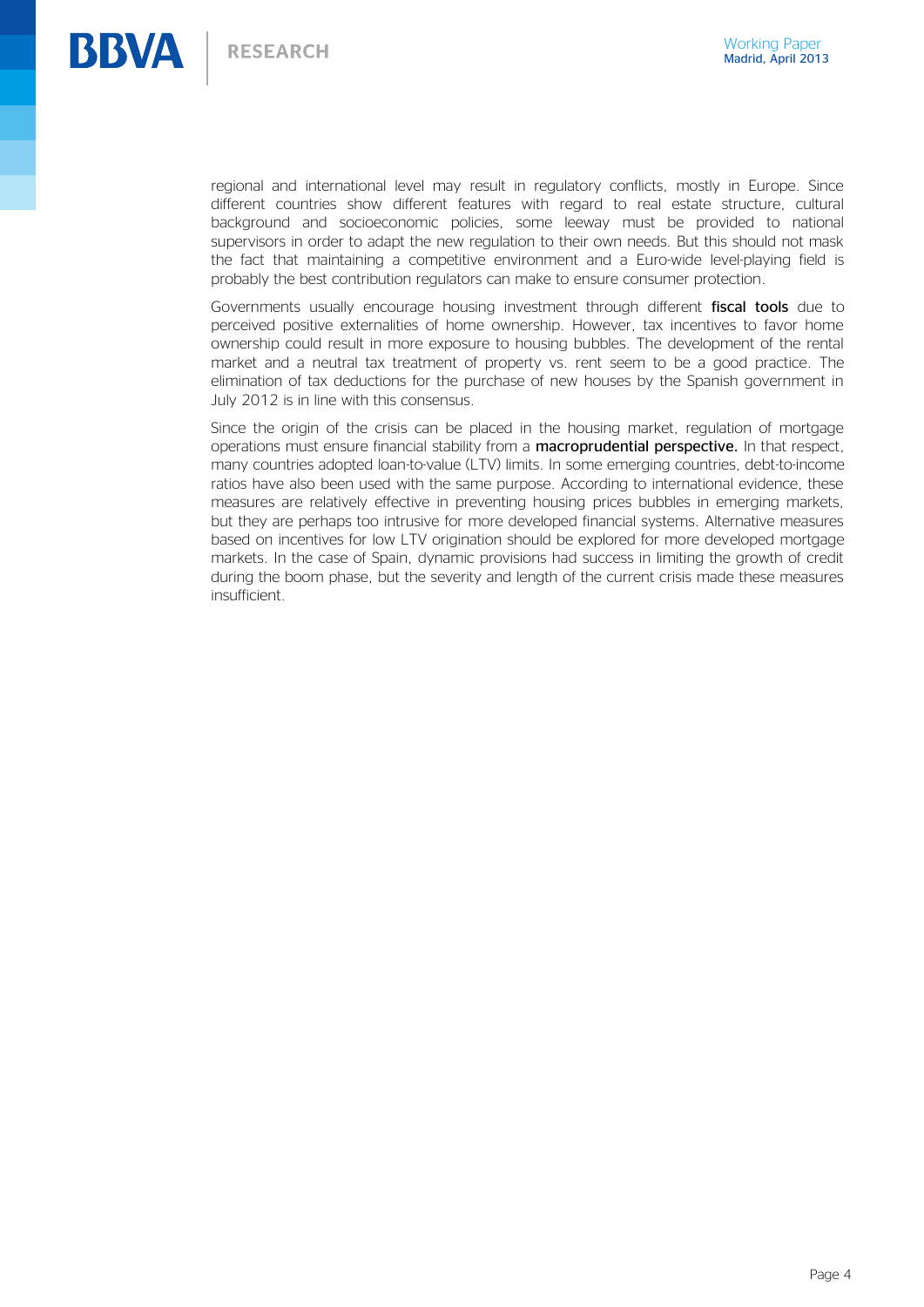**BBVA** 

# 2. The mortgage product

### Fixed or variable rates

The interest rate to be charged for a mortgage is one of its most relevant characteristics. It is usual to distinguish between Fixed Rate Mortgages (FRM) and Adjustable Rate Mortgages (ARM). But in practice the modalities of interest rates present a wider variety. According to the interest rate calculation method, mortgages can have<sup>1</sup>:

- 1. Fixed interest rate: interest rates are negotiated before signing the contract and remain unchanged throughout the duration of the loan.
- 2. Initial period fixed rate: the rate is fixed for an initial period, after which the interest rate can remain fixed or become variable.
	- Rollover/Renegotiable-rate mortgage: the interest rate is always fixed, but its level is renegotiated.
	- Hybrid-rate mortgage: after an initial period with fixed interest rate (normally more than one year), the rate becomes variable.

Normally, mortgages are classified depending on the length of the initial period:

- 1 <initial fixed rate period (years)  $\leq$ =5
- $\bullet$  5 <initial fixed rate period (years) <=10
- $\bullet$  10<initial fixed rate period (years)

Obviously, the first type is close to an ARM, whereas the third type is close to a pure FRM.

3. Variable rate: the rate can vary periodically (monthly, quarterly, half-yearly, yearly), in some cases after an initial period of one year with a fixed rate. In any case, rates change at least once a year.

In this case the negotiations between borrower and lender are related to the reference interest rate and its periodic revision:

- Reviewable-rate mortgages: interest rate is determined by the lender periodically.
- Indexed/Referenced-rate: rate changes according to a previously negotiated index.

### Interest rate practices across countries

As shown in chart 11 there is a high heterogeneity in the mortgage interest rate determination across countries. In fact, there seems not to be a general trend toward increasing the proportion of variable or fixed rates.

In particular, there is a significant proportion of long term fixed interest rate mortgages in the US, Denmark and France. One of the main characteristics of these mortgages is the prepayment penalty during the fixed-rate period. In France the penalty is applied often and it can be up to three per cent of outstanding balance or three month's interest.

In contrast, Australia, Ireland, Korea and Spain are characterized by variable rates, and the UK has a relatively similar model, with predominance of short-term fixed rates. The bias towards adjustable rates is generally the result of a high and variable inflation history<sup>2</sup>.

Mortgage markets in Canada, the Netherlands and Switzerland are dominated by medium and short term fixed interest rate mortgages, in which the interest rate is fixed for a period of one

 1 : See Research Institute for Housing America, 2010

<sup>&</sup>lt;sup>2</sup>: See Campbell, 2012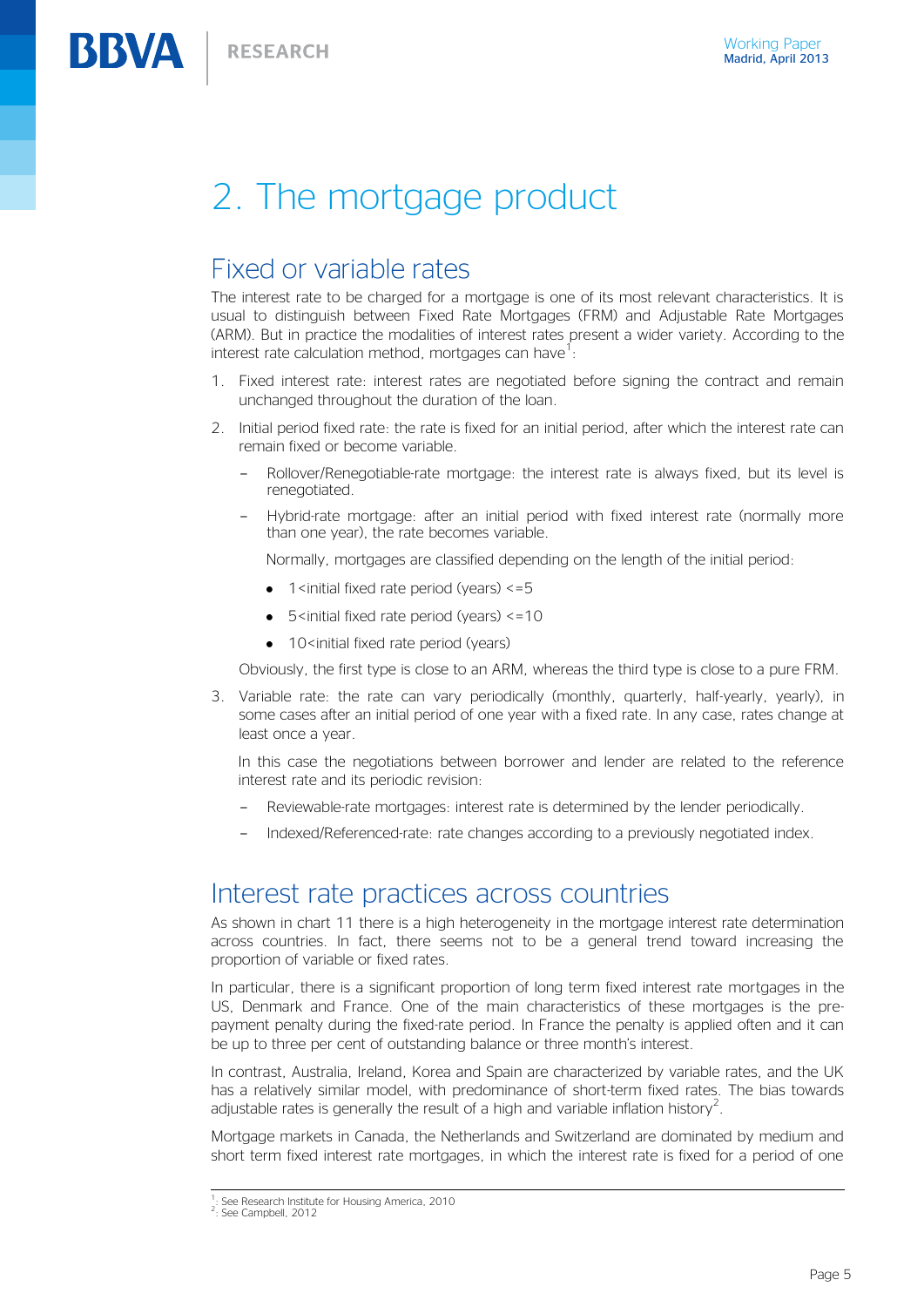to five years and renewed according to the evolution of the reference rate (rollover). Usually, these loans have a pre-payment penalty during the fixed-rate period.

There does not seem to be a clear relation between the interest rate model and the resilience of the mortgage markets. Some markets like the Canadian or Australian have a mix of variable and short or medium term fixed rates, while in Germany or the Netherlands there is a higher proportion of fixed rates. The US relies on fixed rates, but is relatively prone to crises. The fact that variable rates are predominant in Spain cannot be considered *prima facie* as a weakness, although it exposes borrowers to greater variation of the terms of the loan. In certain crisis (like the present one) the predominance of ARM can be a source of resilience, to the extent that the housing bust is accompanied by lower interest rates. In other crises, however, the downturn is the result of tighter monetary policies, and ARM mortgages exacerbate the vulnerability of debtors.

It could be argued that the predominance of one form of mortgages over the other suggests some deficiencies in pricing and/or regulation.



Chart 1 Mortgages' interest variability, % of total

Source: RBA, CHMC, KHFC, EMF, GPG, MBA and S&P

In each country, there is one kind of mortgage that has become the most representative:

- In US: long-term fixed rate mortgages with minimal pre-payment penalties and automatic refinancing.
- In Denmark: medium term fixed interest rate up to 2 years and then variable
- In Germany: renegotiable rate with a fixed period of 5 to 10 years.  $\bullet$
- In Spain: variable interest which usually floats every 6 or 12 months, according to an  $\bullet$ official reference rate
- In France: fixed rate for the total maturity of the loan.

### Factors to determine the election of mortgages' interest rate formula: market characteristics

What are the main factors behind the election of a type of mortgage (ARM vs. FRM)? Apart from the interest rate, there are other factors that may influence lenders and debtors. In fact, there seems not to be a general trend toward increasing the proportion of variable or fixed rates, as these heterogeneous factors play a significant role (culture, funding, yield curve, early repayment penalties…).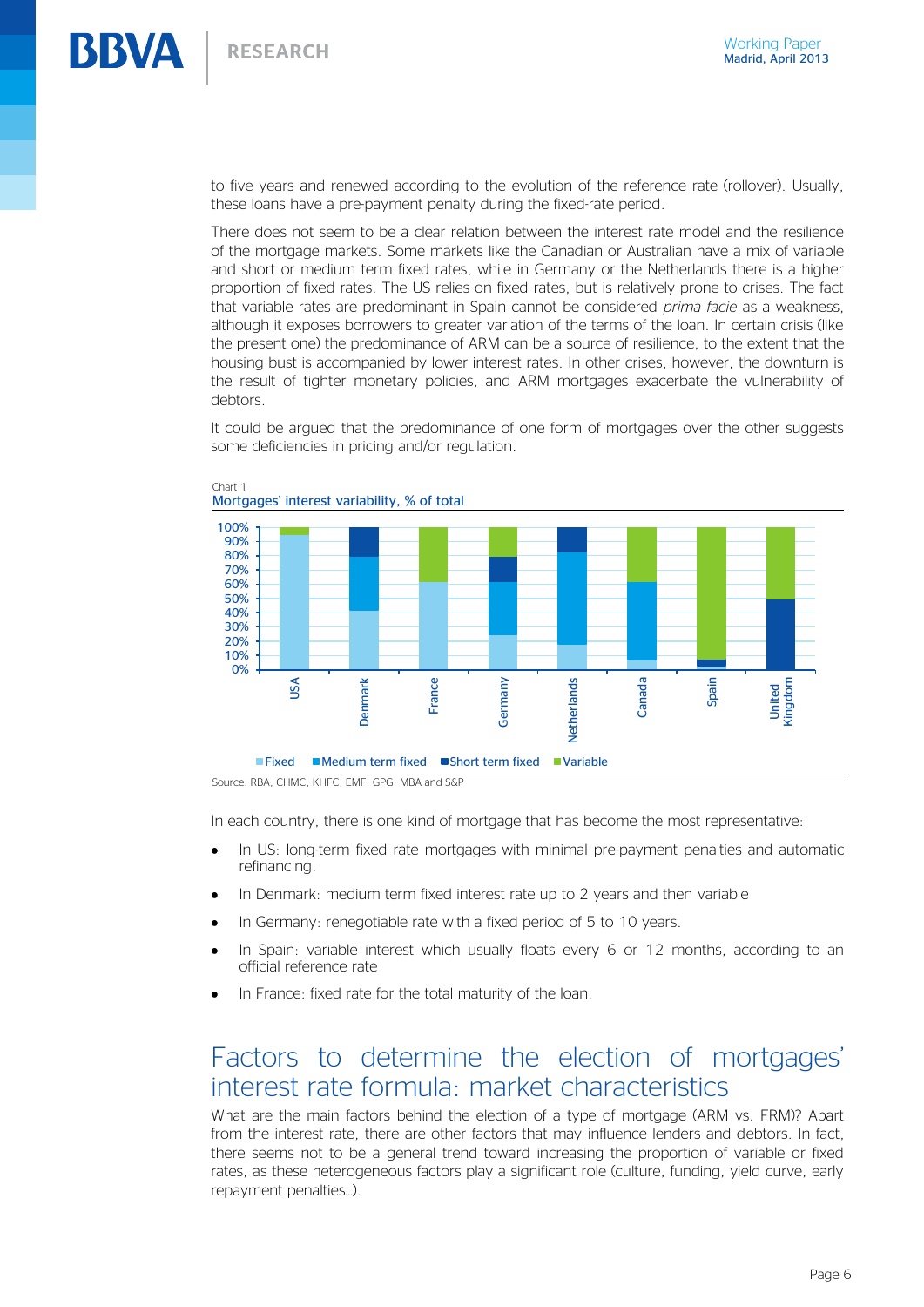

#### Cultural differences

Cultural factors include issues such as housing regulation, taxation, borrowers' risk aversion, the frequency of house moves and bank funding options. In the U.K., where the proportion of variable interest rate mortgages is relevant, homebuyers prefer them because the initial monthly payments are lower. Additionally, in the U.K., people usually move house several times in their lifetime, so they prefer variable interest rate mortgages to avoid incurring in early repayment penalties.

#### Funding

Capital markets can provide funding at longer terms than deposits. Therefore, in countries where there are stable sources of wholesale funding, like covered bonds, fixed rate mortgages are more relevant. For example in Germany and Denmark there is a large tradition of funding via covered bonds, which explains the importance of fixed rate mortgages. Conversely, in countries such as Greece and Italy, where retail deposits are a relevant funding source, variable rate mortgages have a higher weight. Spain is an exception in this regard, with a prevalence of ARM and a very developed covered bonds market.

#### Yield curve

As the yield curve predicts the behavior of interest rates in the future, this instrument can influence the mortgage choice. At the end of the 90's and at the beginning of the past decade, interest rates decreased in the Eurozone, and the yield curve predicted further cuts. Consequently, long term interest rates were decreased and became more attractive to borrowers, and long term fixed mortgages increased in some countries, like the U.K. However, when euribor increased at the end of the last decade, the behavior was the opposite.

In the case of Spain, where ARMs were dominant since the development of mortgage markets in the 1980s due to high and volatile inflation, the proportion of variable rates increased further in the 90's due to several factors: interest rates fell as a result of Euro adoption, prepayment penalties were restrictively regulated irrespective of the interest rate modality and competition for mortgages increased as a result of the liberalization of the activities of the savings banks, all of which in the presence of a housing boom.

#### Early Repayment

The option to repay part of the mortgage early without incurring in a high cost is usually highly appreciated by borrowers. However, it can have an important effect on lenders, increasing the cost in cases of fixed rate funding, as the collateral provided for mortgage backed securities have to be substituted by similar loans. In general, the more expensive early repayment is, the less relevant fixed rate mortgages are.

Usually regulation establishes caps on pre-payment penalties for ARM and not for FRM. If these restrictions are well calibrated, they should be neutral concerning the choice of one modality or the other. But in practice such calibration is very complicated, with the result that regulation favors one model or the other.

In some European countries (like the UK and Spain) the law protects borrowers by setting a low cost for early repayment. Thus, lenders do not have incentives to offer fixed rate mortgages. In Spain, regulation sets a low cost of early repayment and gives borrowers the possibility to renegotiate the conditions of their fixed rate mortgages with another bank if the reference interest rate falls. This is one of the reasons why financial institutions tend to offer variable rate mortgages.

There are other countries (like Italy) where early repayment is costly and only allowed in some circumstances. In Germany there is no limit on early payment penalties for FRMs, although no penalty has to be paid if the property is sold.

With the exception of Denmark, Japan and the US, FRMs are always subject to a prepayment penalty. In countries such as France and Spain, prepayment penalties are capped.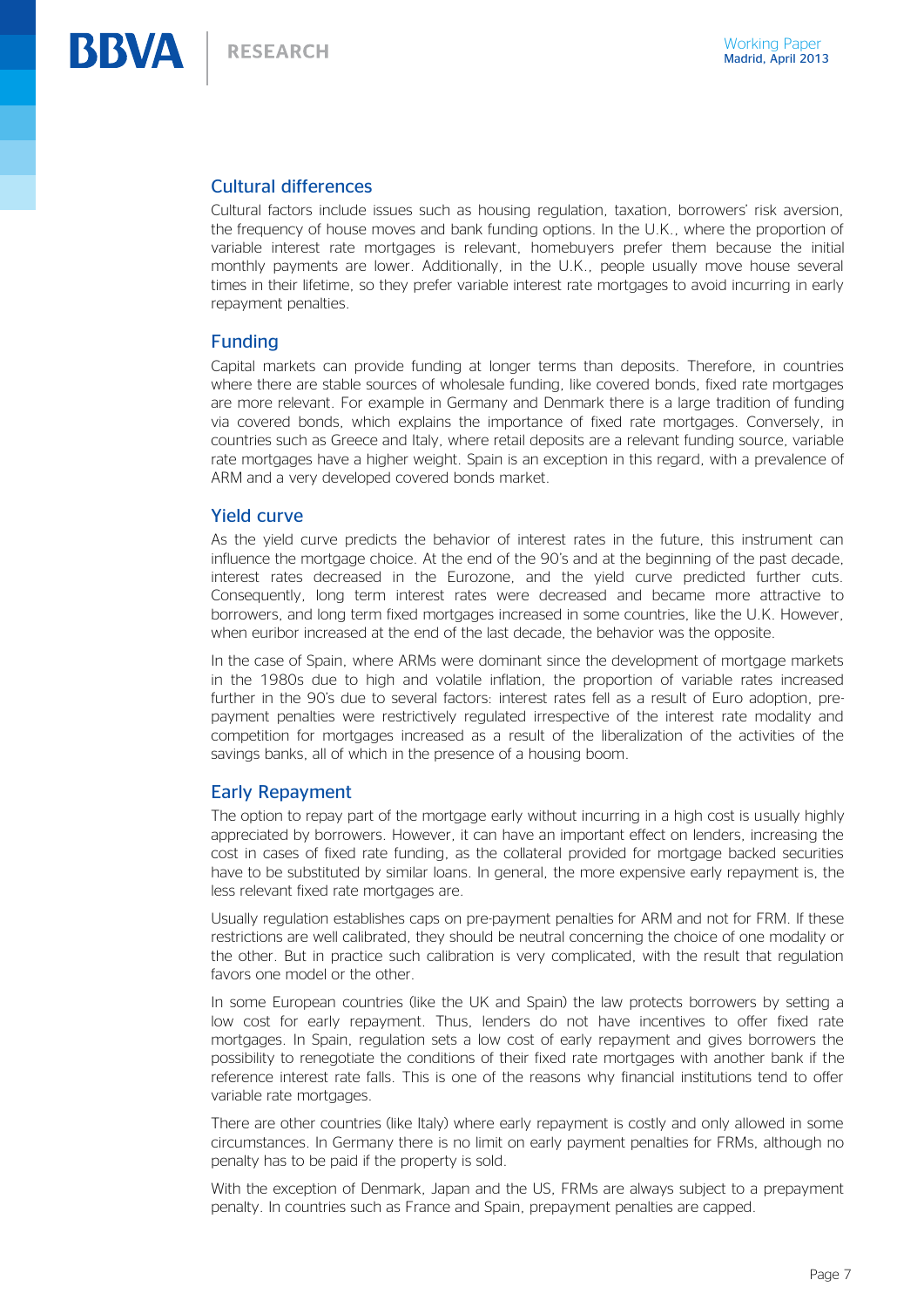#### Table 1 Prepayment penalties

| Country            | Amount                                                     | <b>Applicability</b>                                      | <b>Penalty Free Payment</b>             |
|--------------------|------------------------------------------------------------|-----------------------------------------------------------|-----------------------------------------|
| <b>Denmark</b>     | Yield maintenance                                          | Short term fixed                                          |                                         |
| Germany            | Interest margin damage and<br>reinvestment loss            | All fixed rate, not on variable<br>rate. 10 years maximum | No penalty if property sold             |
| Spain              | 2.5% up to yield maintenance if<br>fixed, 0.5% if variable | Fixed and variable                                        | Maximum 10% per year                    |
| France             | Maximum 6 months interest or<br>3% of outstanding balance  | Fixed and variable                                        | Unemployed, death or job<br>change      |
| <b>Netherlands</b> | Yield maintenance                                          | Fixed                                                     | 10% per year, hardship or<br>relocation |
| <b>UK</b>          | 2-5% of amount repaid                                      | Discounts and fixed                                       |                                         |
| Canada             | Higher or lost interest or 3<br>months                     | Lender may waive for own<br>customer                      | Up to 20% per year                      |
| US                 | Up to 5% (typically 3%)                                    | Variable                                                  | 20%                                     |

Source: "International Comparison of Mortgage Product Offerings"; M. Lea (2010)

The diversity in the legal regimes of penalties is one of the reasons – together with legal restrictions in the use of collateral - that precludes the development of a cross-border mortgage market in the EU. This led the European Commission to consider that early repayment is "one of the most important issues for integrating EU mortgage markets". Harmonizing the legal regime for penalties is crucial to develop a unified mortgage market for the EU or the Eurozone.

While the European Commission Directive requires Member States to ensure that consumers have a right to repay their credit before the expiry of the credit agreement, it gives freedom to Member States to set conditions on the exercise of that right, provided that such conditions are not excessively onerous. Therefore, the issue remains broadly open and is mainly subject to the discretion of local legislations.

#### Caps and floors

In order to avoid default and protect borrowers, regulation can impose caps on variable rates. In contrast, a floor, a lower limit, tries to protect lenders from important rate drops. In designing an adequate regulation of caps and floors it is important to make compatible the contractual freedom of the parties with the consumer protection measures, where they are necessary. Transparency in the pre-contractual information is crucial to reconcile both objectives. An adequate regulatory harmonization in the EU would be advisable.

### Factors that explain the preference for fixed or variable rates: the demand and the supply choice

Several studies have analyzed the factors behind the election of fixed or variable rates. Some of these studies conclude that when the correlation between inflation and real interest rates is positive and the debt to income ratio is high, borrowers prefer fixed rate mortgages. This preference, however, depends crucially on country-specific regulation.

Regarding the **demand side**, one of the main reasons for the preference for ARM is that initial payments are usually lower. Some borrowers may be myopic to future payments, or have a higher discount rate. In some cases, variable rate mortgages offer a teaser rate, which is an artificially low initial interest rate. A teaser rate is an attempt to encourage home purchases in customers who would otherwise be unable to qualify for a mortgage. It has been blamed for creating a perverse incentive for unqualified borrowers to buy houses, thus feeding the housing bubble, particularly in the US. For example, UK banks used to offer variable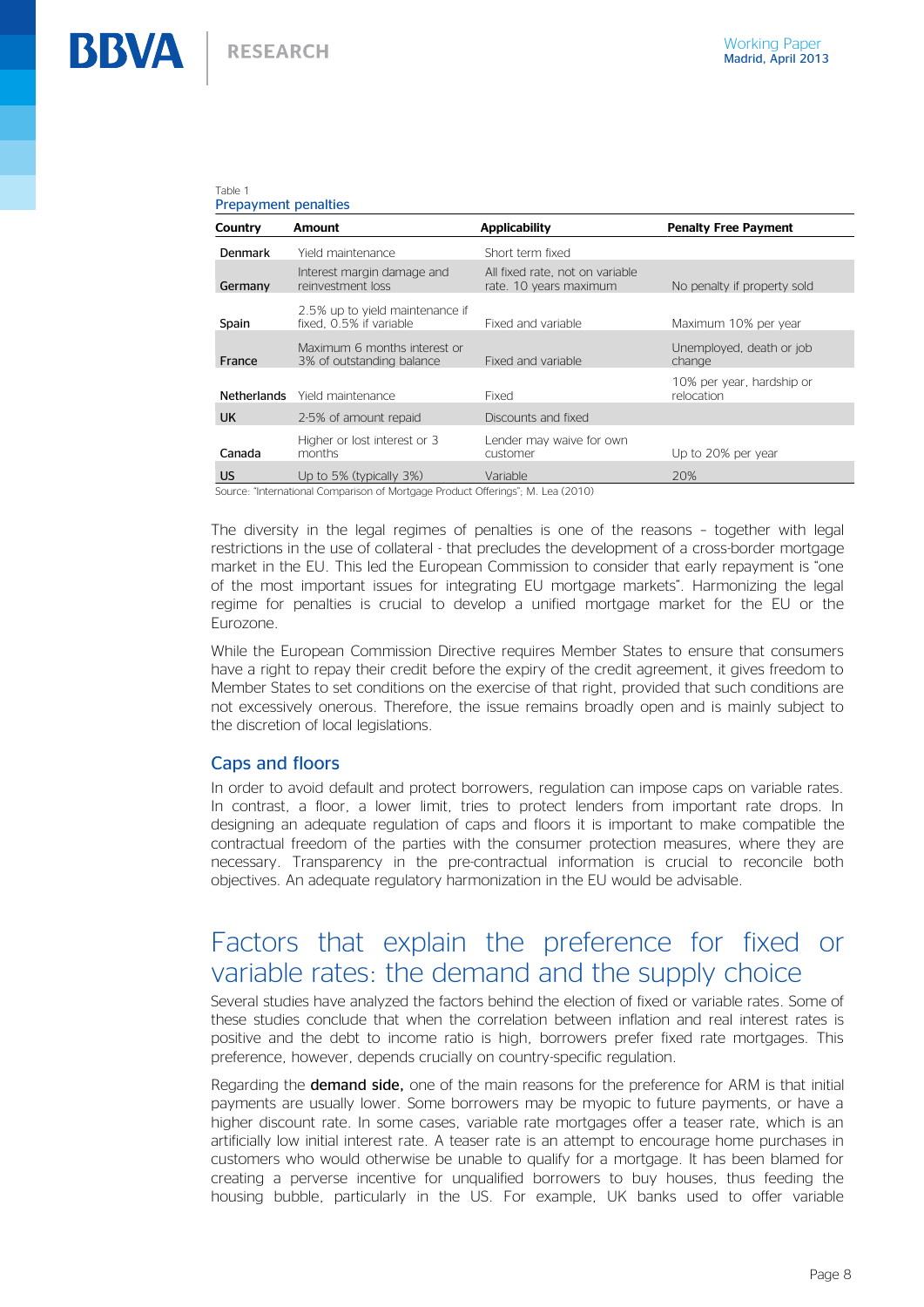

mortgages with a lower rate during the first two years, to attract borrowers whose budget constraints were higher at the beginning of the loan.

Another reason for choosing ARM is the behavior of interest rates. As the normal slope of the yield curve is upwards, fixed interest rates are usually higher than variable rates. Borrowers that simply compare the present level of interest rates may opt for the variable ones.

From the supply side, banks that get funding via deposits tend to favor variable or short term fixed rate mortgages, in order to reduce their interest rate risk, whereas banks that rely on wholesale funding through covered bonds or securitizations are usually more prone to FRM.





In countries were one kind of mortgage is clearly dominant, it would be beneficial to achieve a more balanced split between fixed and variable rate mortgages. In order to achieve this target, the cap on the penalty for early repayment could be lowered (or even eliminated) for FRM. Also, the offer of mixed rate mortgages (where the rate is fixed for a certain period) could be encouraged.

#### Box 1: Spain, wholesale funding and variable rates

In Spain variable rate mortgages are predominant, despite the fact that the quick development of the capital markets made long-term funding very important. The sources of this bias lie on the high and variable inflation rates at the time of the development of the system, which implied that ARM was the only instrument to allow for the necessary lengthening of the maturities needed to increase affordability. Other factors explain the importance of variable rates:

- Lower initial payments: As the initial payment in a variable rate mortgage is usually lower than in a fixed rate one, households with a high discount rate, with expectations of increase in their relative income or simply myopic may have incentives to choose variable rate mortgages.
- Structural reduction of interest rates: Interest rates decreased sharply from the 1990's to the mid 2000's as a result of entry into EMU. Borrowers experienced the advantage of ARM in a context of declining interest rates, which

encouraged them to develop a preference for variable mortgages.

- Early repayment: In Spain borrowers can exercise early repayment at any time, transfer the loan to another lender with better conditions, or renegotiate better conditions with the same lender when interest rates fall. Besides, early repayment is relatively cheap, as the Bank of Spain set a cap of the fee to be applied in variable mortgages when there is no subrogation with another entity.
- Interest rate risk is lower for diversified lenders: Spanish mortgage providers are universal banks, which can mitigate the interest rate risk as their portfolio has a wide range of products and not just mortgages.

Source: ABS, CHMC, EMF, ESF, FRB, Merrill Lynch Europe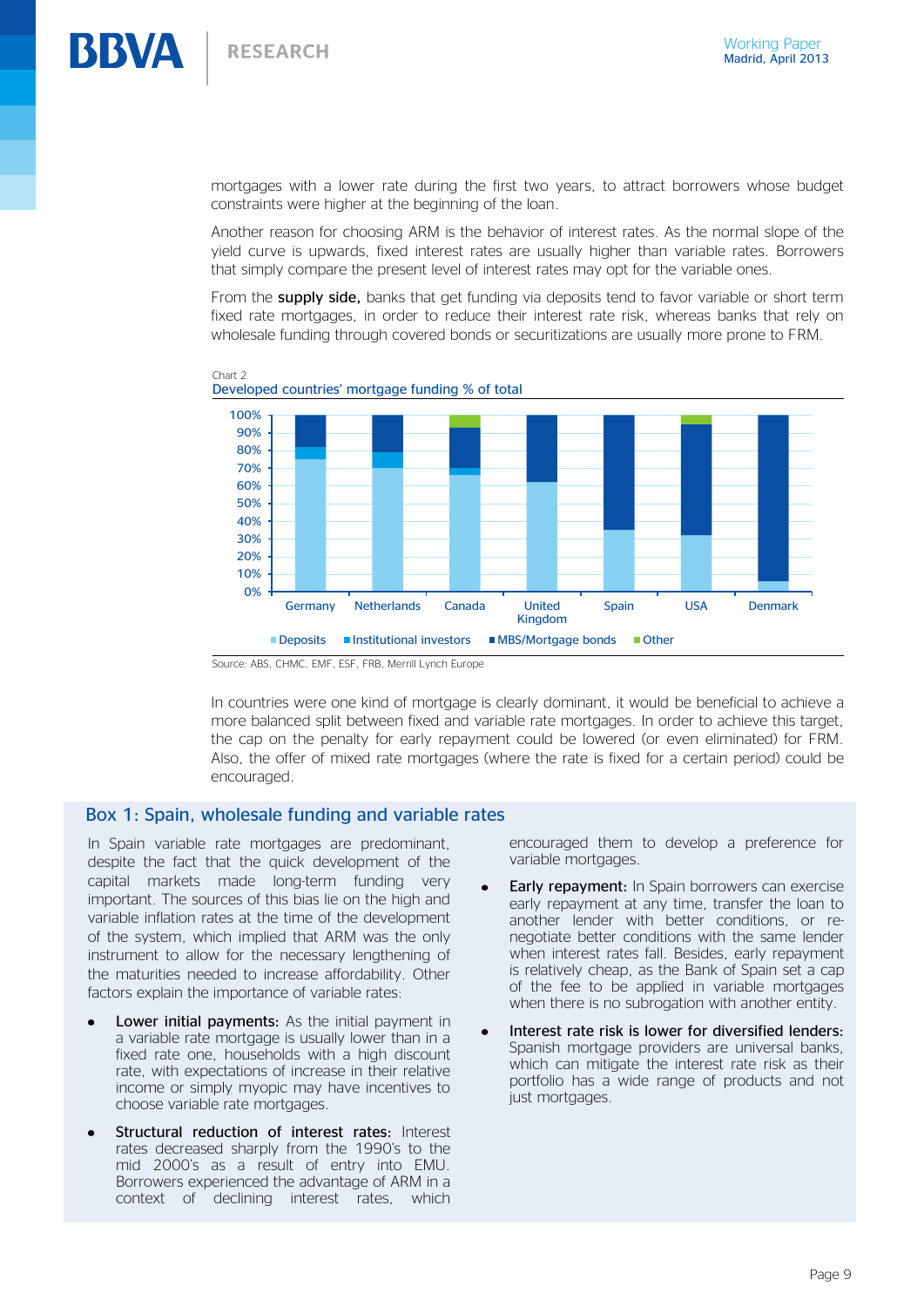# 3. The financial entities

### 3.1. Funding: Covered bonds

Since the turn of the century the market for covered bonds has become the most important segment of privately issued bonds of Europe's capital markets, with an outstanding volume of EUR 2.7 trillion at the end of 2011 (roughly 20% of total residential mortgage loans in the EU).

| Table Z                                                        |                      |                 |              |                     |              |  |  |  |  |
|----------------------------------------------------------------|----------------------|-----------------|--------------|---------------------|--------------|--|--|--|--|
| Covered bonds outstanding, December 2011 ( $\epsilon$ million) |                      |                 |              |                     |              |  |  |  |  |
|                                                                | <b>Public Sector</b> | <b>Mortgage</b> | <b>Ships</b> | <b>Mixed Assets</b> | <b>TOTAL</b> |  |  |  |  |
| Canada                                                         | $\Omega$             | 38.610          | $\Omega$     | 0                   | 38.610       |  |  |  |  |
| <b>Denmark</b>                                                 | $\Omega$             | 345.529         | 5.999        | $\Omega$            | 351.528      |  |  |  |  |
| France                                                         | 77.835               | 198.835         | 0            | 89.768              | 365.998      |  |  |  |  |
| Germany                                                        | 355.673              | 223.676         | 6.641        | 0                   | 585.990      |  |  |  |  |
| Italy                                                          | 12.999               | 50.768          | 0            | 0                   | 63.767       |  |  |  |  |
| Netherlands                                                    | $\Omega$             | 54.243          | $\Omega$     | $\Omega$            | 54.243       |  |  |  |  |
| Spain                                                          | 32.657               | 369.208         | $\Omega$     | 0                   | 401.865      |  |  |  |  |
| United Kingdom                                                 | 3.656                | 194.783         | $\Omega$     | $\Omega$            | 198.439      |  |  |  |  |
| <b>United States</b>                                           | 0                    | 9.546           | $\Omega$     | 0                   | 9.546        |  |  |  |  |
| Total                                                          | 573.774              | 1.999.780       | 12.640       | 89.768              | 2.675.962    |  |  |  |  |
| % of Total                                                     | 21%                  | 75%             | 0%           | 3%                  | 100%         |  |  |  |  |
| Source: EMF.ECBC                                               |                      |                 |              |                     |              |  |  |  |  |

Covered bonds have registered continued growth in most countries as part of banks' real estate funding over the last few years, which underlines the increasing importance of this type of funding. This feature of covered bonds' markets has been intensified by the international financial crisis, when most types of securitizations experienced a sudden liquidity dry-up and issuing activity almost halted, whereas covered bonds displayed a much better behavior and resilience.

#### Table 3

Table 2

#### Relative size of covered bonds' markets

|                    | % Mortgages |       | % of GDP |       |
|--------------------|-------------|-------|----------|-------|
|                    | 2005        | 2011  | 2005     | 2011  |
| <b>Denmark</b>     | 100.0       | 100.0 | 122.2    | 146.0 |
| France             | 11.3        | 24.1  | 7.2      | 18.3  |
| Germany            | 20.4        | 22.8  | 43.5     | 22.8  |
| Italy              | 0.0         | 13.8  | 0.3      | 4.0   |
| <b>Netherlands</b> | 0.4         | 14.5  | 0.4      | 9.0   |
| Spain              | 31.6        | 56.1  | 17.6     | 37.4  |
| UK                 | 1.9         | 16.0  | 1.5      | 11.0  |
| <b>US</b>          | 0.0         | 0.5   | 0.0      | 0.1   |

Source: EMF, ECBC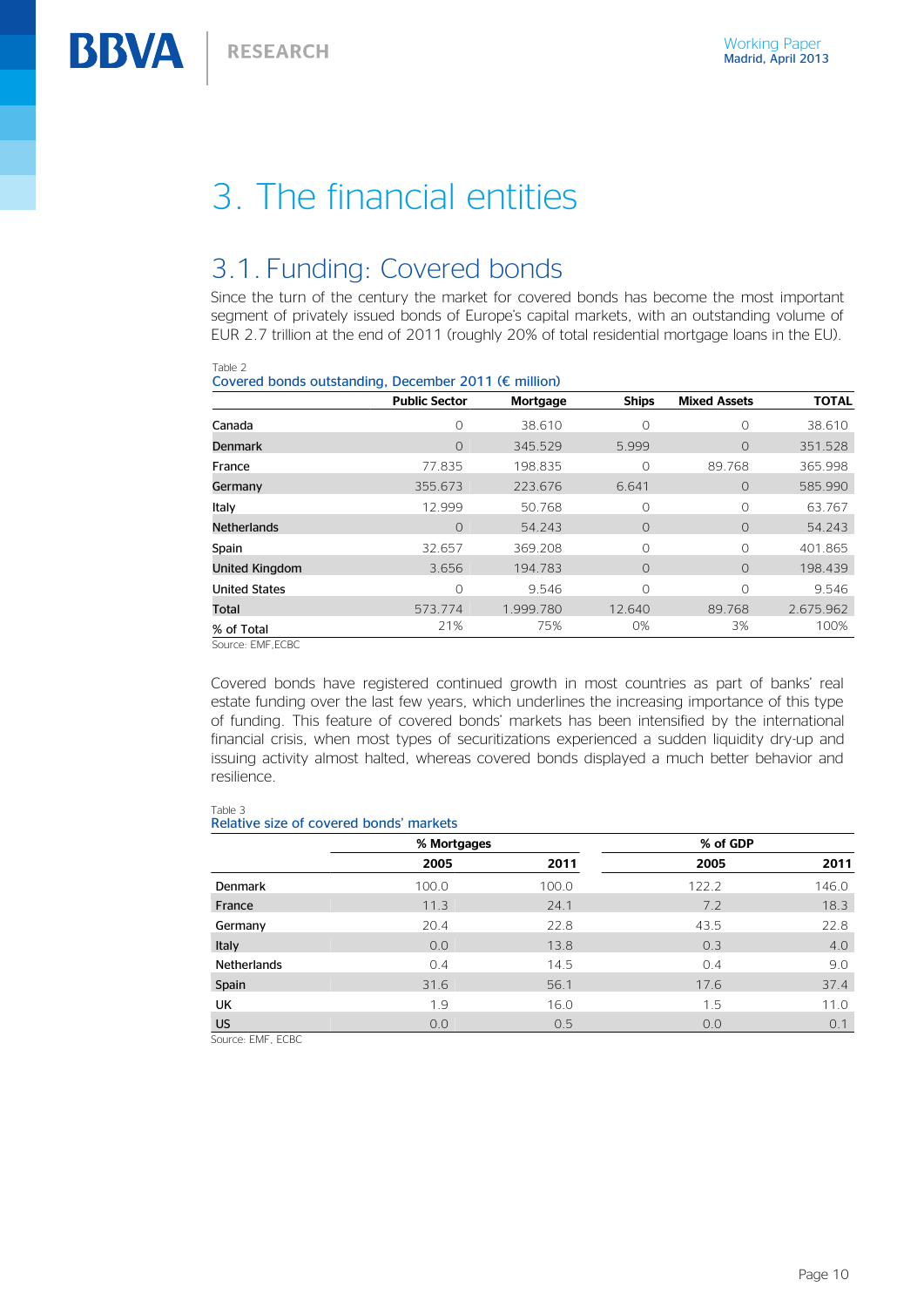### Main features of covered bonds

According to the European Covered Bond Council (ECBC), the essential features of covered bonds are:

#### 1. Covered bondholders have full recourse to the issuer's total assets

Full recourse means that the obligor has an unconditional, unrestricted obligation to repay a debt. Should an obligor fail to do so, the creditor will have a claim on the general insolvency estate of the obligor on an equal basis with the other general creditors of the obligor. Full recourse is a key difference between securitization and covered bonds, as in the first case bondholders' only recourse is to the cash flows from a securitized portfolio of assets.

In some cases, covered bonds are issued by a special purpose vehicle sponsored by a credit institution. This provides bondholders with full recourse to the underlying credit institution.

#### 2. Holders of covered bonds have a claim against a specified cover pool of assets in priority to the issuer's unsecured creditors

Besides the full recourse mentioned in the previous point, the holders have this additional claim on part of those assets. The pool of assets that serves as collateral for the covered bonds is a clearly identified, separated pool of assets dedicated to secure the covered bonds' payments. In the event of the insolvency of the credit institution, the assets in the cover pool will be used to repay the covered bondholders before they are made available for the credit institution's unsecured creditors<sup>3</sup>.

The most common cover assets are mortgage loans on residential or commercial property, mortgage loans on ships and loans to public sector entities. In certain countries, cover pools also include cash and loans on credit institutions.

#### 3. The credit institution must maintain at all times sufficient assets in the cover pool to satisfy the claims of covered bondholders

The value of the pool of assets must be at least equal to the value of the covered bonds issued. In most jurisdictions, the value of the cover pool is required to exceed the value of the covered bonds by a certain amount (this is called "overcollateralization"). Therefore, the credit institution may be required to add further assets to the cover pool to compensate for matured or defaulted assets, which does not happen in the case of securitizations.

#### 4. Specific supervision is required for the obligations of the credit institution in respect of the cover pool of assets

This special supervision is different from the general supervision of the credit institution. Typically the supervision of the assets used as collateral for the covered bonds include:

- Designation of a special cover pool monitor/auditor.
- Periodic audits of the cover pool.
- On-going management and maintenance of the cover pool to ensure the timely payment of covered bondholders.

Special public supervision is a condition of Art. 52 (4) of the UCITS directive and of several other EC directives, making bonds which are subject to special public supervision eligible for favorable investment limits for certain investors. In addition, for investors subject to the CRD, only covered bonds subject to special public supervision are eligible for preferential risk weightings.

<sup>-</sup>3: In the case of Spain, cédulas are guaranteed by the entire mortgage loan book of the issuer. See Table 4.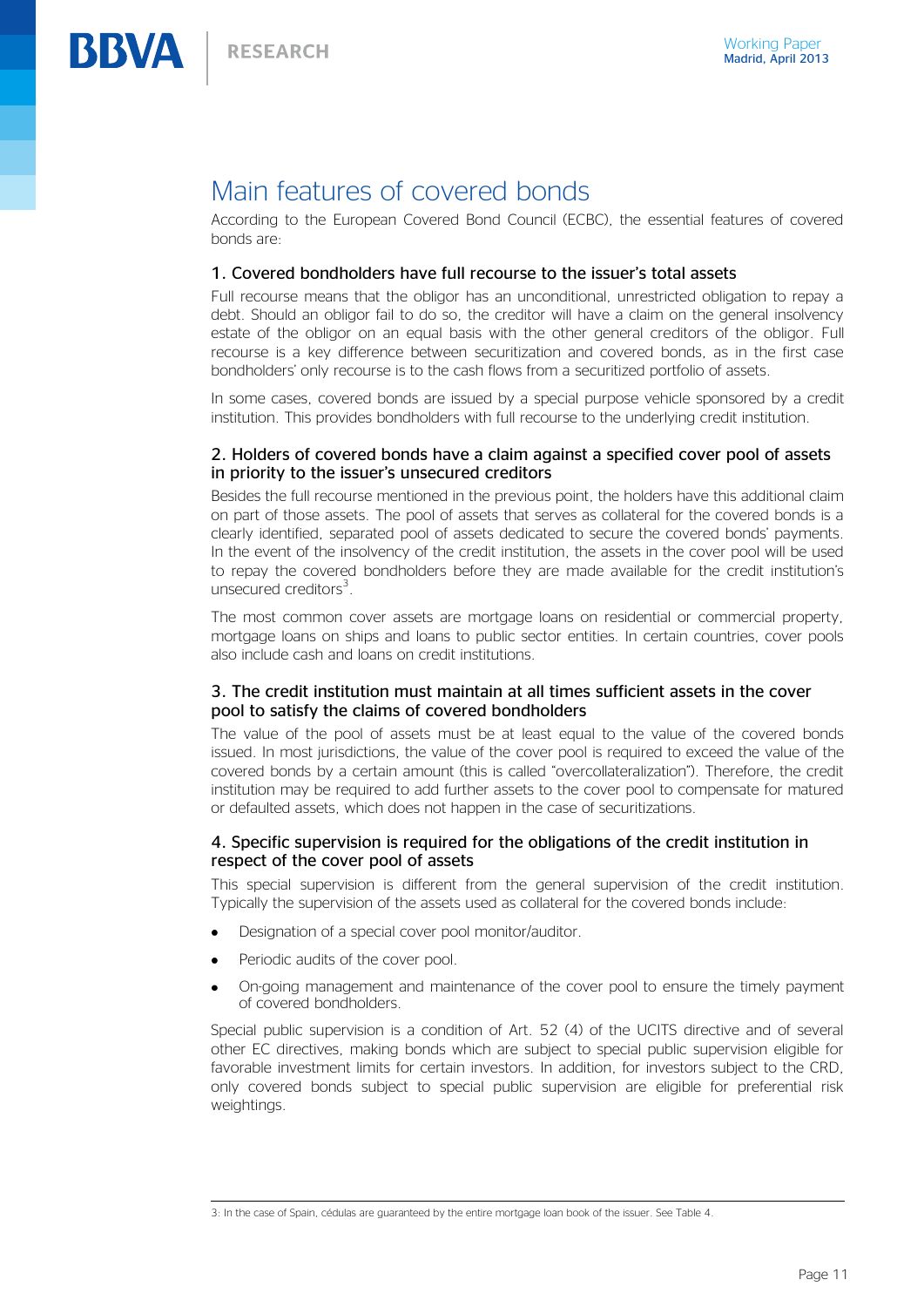### The advantages of covered bonds

#### 1. Advantages for the issuer

- Cheap and longer term funding compared to other funding sources due to their overcollateralization, which results in high credit quality. Banks' credit quality is delinked from the issuing entity, although the rating of covered bonds is not completely de-linked from the issuer's rating.
- Investors tend to place larger volumes into covered bonds, which are perceived as safe, offering higher recovery levels and greater transparency than other types of senior unsecured bank bonds. Therefore, the issuer can get significant amounts of liquidity.
- Market accessibility, especially during and after the financial crisis. Although covered bonds have suffered as other funding instruments, they have proven to be more resilient.

#### 2. Advantages for the investor

- Better credit quality and secondary market liquidity than other instruments during the crisis
- $\bullet$ International diversification and a large choice of maturities.
- Privileged treatment in different areas of EU financial market regulation.

#### 3. Contribution of covered bonds to financial stability

- The moral hazard problem of out of balance-sheet securitizations is solved, as the covered bond issuer still retains the credit risk of the underlying assets used as collateral, being an on balance-sheet instrument.
- The use of covered bonds as collateral in central bank repo transactions has increased, with lower haircuts than securitizations.
- The number of issuers of covered bonds over the last few years has increased, improving the diversification of funding sources for banks and making credit cheaper and more easily available for banks' customers. This helps stabilizing a larger portion of the banking sector.
- The volatility of covered bonds is lower than that of the market. Even though the European sovereign debt crisis has shown that covered bonds and sovereign debt tend to be closely correlated in times of severe stress, the beta factor of covered bonds is well below one, so this security is less volatile than the market.

### Structural subordination. Implications for bail-in effectiveness

One of the factors that favor the use of covered bonds instead of unsecured debt has to do with structural subordination.

During the last few years banks have increasingly resorted to covered bonds as the main type of wholesale funding. This means that more and more assets are separated in order to be used as collateral for covered bonds. As assets in the cover pool are not available to back the claims of senior unsecured investors in case of the issuer's insolvency, investors have started to worry about the quality of their claims against banks. Depositors and deposit insurers will have a smaller pool of unencumbered assets, and possibly lower quality assets to fall back on in the event of a default.

Besides, rating agencies demand high overcollateralization levels in order to provide high ratings to covered bond issuances, which in most cases significantly exceed the legal overcollateralization requirements and further reduce not only the available assets for investors outside the cover pool, but also the available assets for covered bond issuance. In this respect, the potential volume of covered bonds to be issued by a financial institution is not unlimited, as the amount of available assets eligible as collateral acts as a restriction.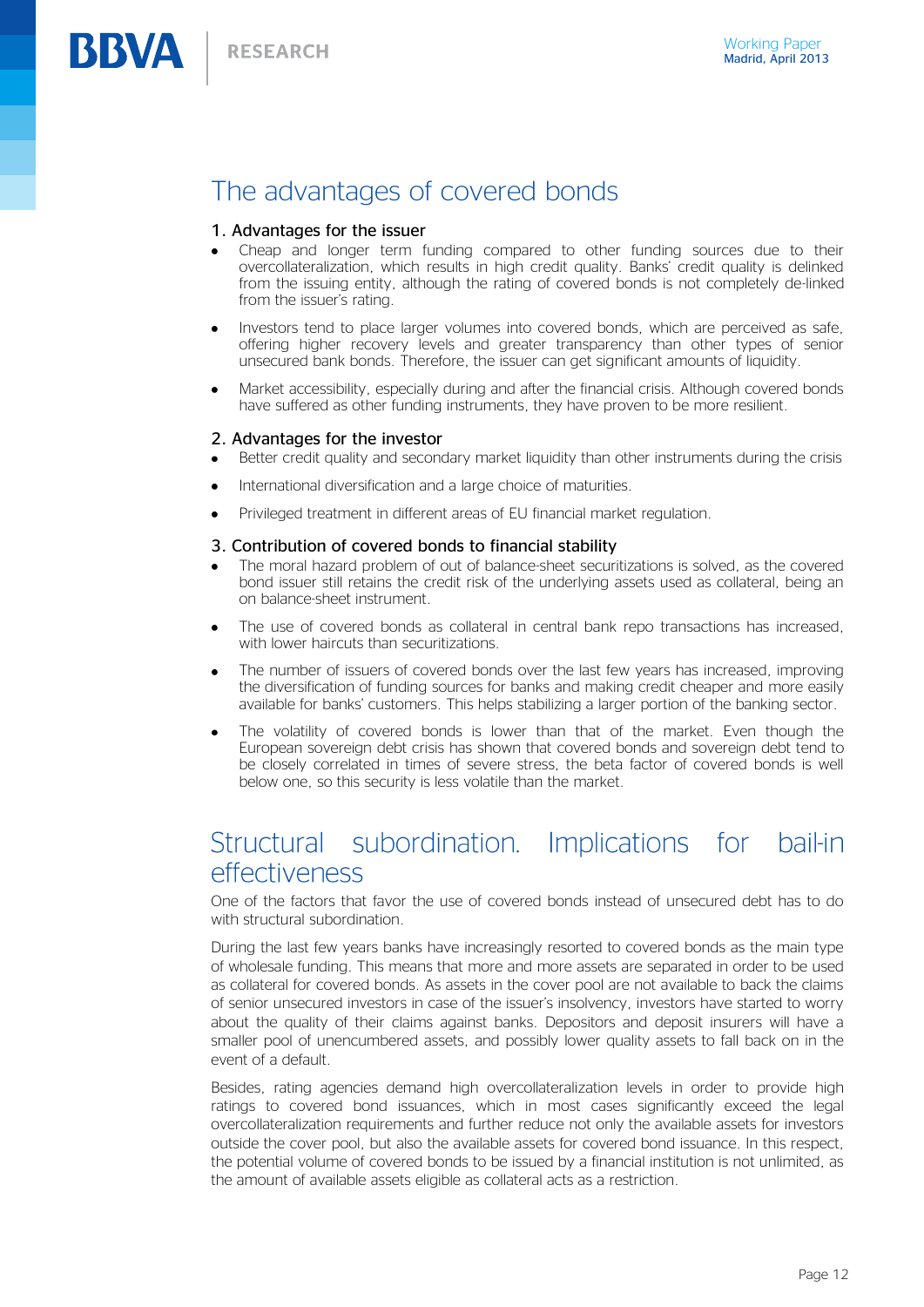

However, regardless of the benefits that covered bonds provide, it is important to balance these benefits against the potential impact of this encumbrance on the issuer's balance sheet structure. Analyst estimates (and definitions) of asset encumbrance levels in Europe vary, but averages range between 15 per cent and 25 per cent of assets<sup>4</sup>. This potential disadvantage is exacerbated, as a result of the crisis, by the current initiative to reform the framework for banking resolution in Europe, which places considerable emphasis on bail-in as a resolution tool.

The European Commission has recently published its proposal for a Directive establishing the framework for the recovery and resolution of banks and financial entities in the EU. This new legal framework includes among other aspects bail-in and burden-sharing schemes between banks' shareholders and holders of debt securities.

The aim of a bail-in scheme is that governments and financial authorities have an alternative option to bail-out, i.e. the rescue of insolvent systemic banks using taxpayers' money. Bail-in offers such an option through a mechanism whereby an insufficiently solvent bank can absorb all (or part of) expected losses by converting some debt categories into equity. This process avoids a sudden and disorderly liquidation of the bank, which is allowed to continue in business as a going concern.

The new legal framework for bank resolution is expected to have limited impact on the market for covered bonds given that all types of collateralized debt will be excluded from the debt categories to be converted into equity if the bank becomes insolvent. Nevertheless, if banks increase their use of covered bonds to the detriment of unsecured debt, and reduce the volume of unsecured funding on their balance sheet, the effectiveness of the new framework for bank resolution will be adversely impacted.

### Spanish cédulas hipotecarias: pros and cons

Generally speaking, covered bonds have been successful due to their simplicity. They are a plain vanilla product, with a demonstrated track record of high credit quality, typically backed by mortgages, with strong supervision and regulatory requirements designed to claim collateral in case the issuing entity fails to honor its debts.

In Spain the use of covered bonds has been intense during the last decade. Spain is the world's largest issuer of mortgage covered bonds, with an outstanding volume of EUR 369 billion, 18% of the total at the end of 2011.

Spanish cédulas have been widely used by credit institutions as a cheap and reliable source to fund their activity for many years. Moreover, the use of covered bonds in Spain has enabled a fast growing housing market in Spain, which allowed a great share of the population to own their houses.

We reckon that Spanish cédulas hipotecarias provide a safe and reliable funding source for financial institutions that include all the positive aspects for both investors and issuers that have been already mentioned in previous paragraphs. However certain aspects of the legal structure of other types of covered bonds in Europe (chiefly German pfandbriefe) can be used to further improve the Spanish framework:

- Higher levels of LTV limits in the Spanish legislation for the loans to be eligible for the cover pool of assets that back the bonds.
- The need for a credible due diligence of the dynamic pool of assets that backs the bonds, which is done in many jurisdictions through "cover monitors" which may adopt the form of independent auditors.
- The need for a provision of sufficient information on the specific loans that make up the cover pool of assets, which is a characteristic of other counties' covered bonds, including information on the substitution of non-performing assets, and the value of the cover pool

 4: See Le Leslé (2012).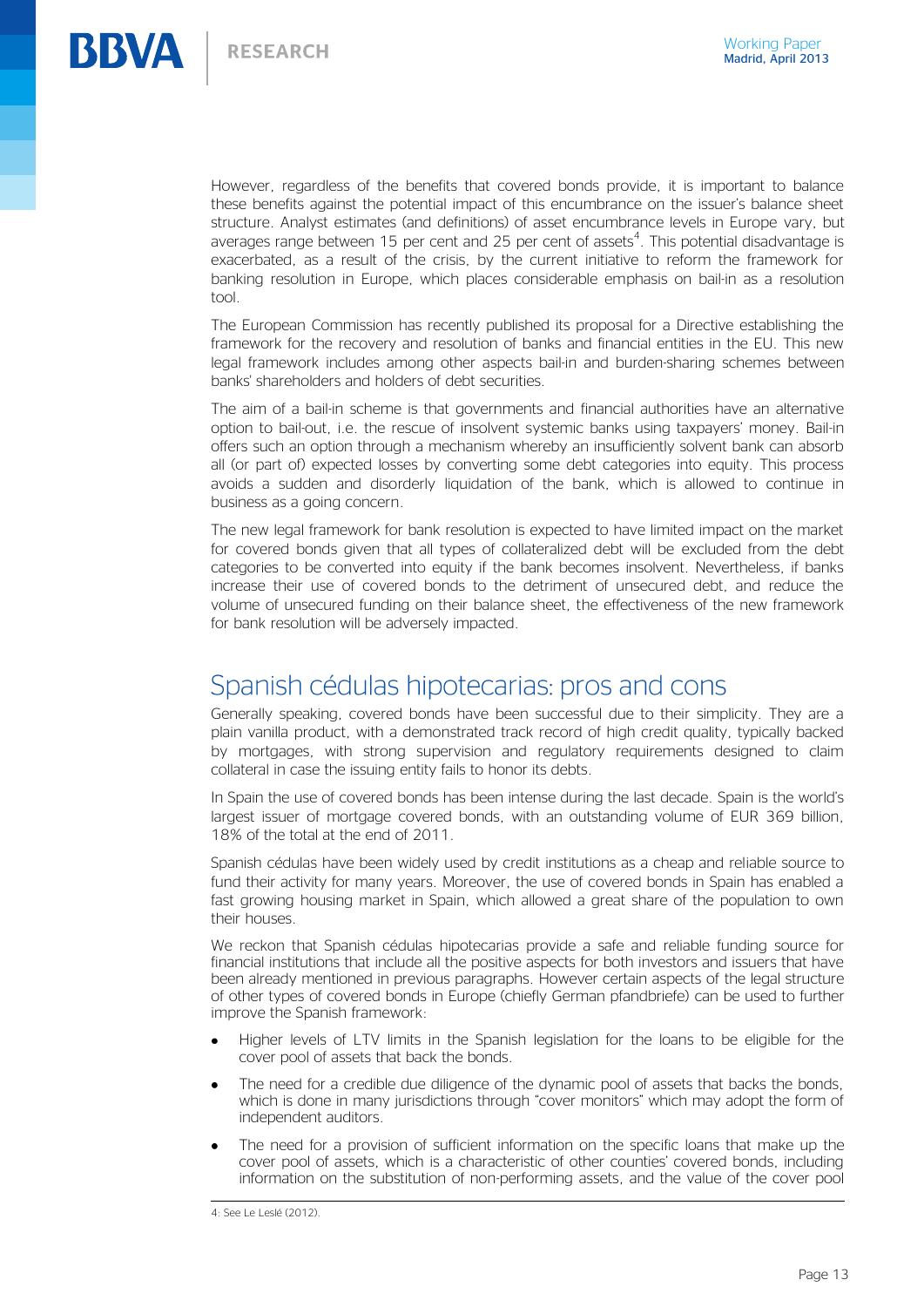subject to stressed valuations. These stress tests are carried out on a weekly or monthly basis in other countries. This may be part of the tasks assigned to the "cover monitor".

In other jurisdictions the cover pool of assets may include money claims up to a certain  $\bullet$ limit of the nominal amount of the bonds issued (e.g. 10% in Germany).

In conclusion, some refinements of the mortgage market regulation can be made in Spain to improve the legal protection of this instrument, moving closer towards the German model.

In order to better understand the strengths and weaknesses of Spain's cédulas hipotecarias, we have summarized in table 4 the main aspects of Spanish cédulas compared with the other two main types of covered bonds in Europe: German pfandbriefe and Danish covered bonds.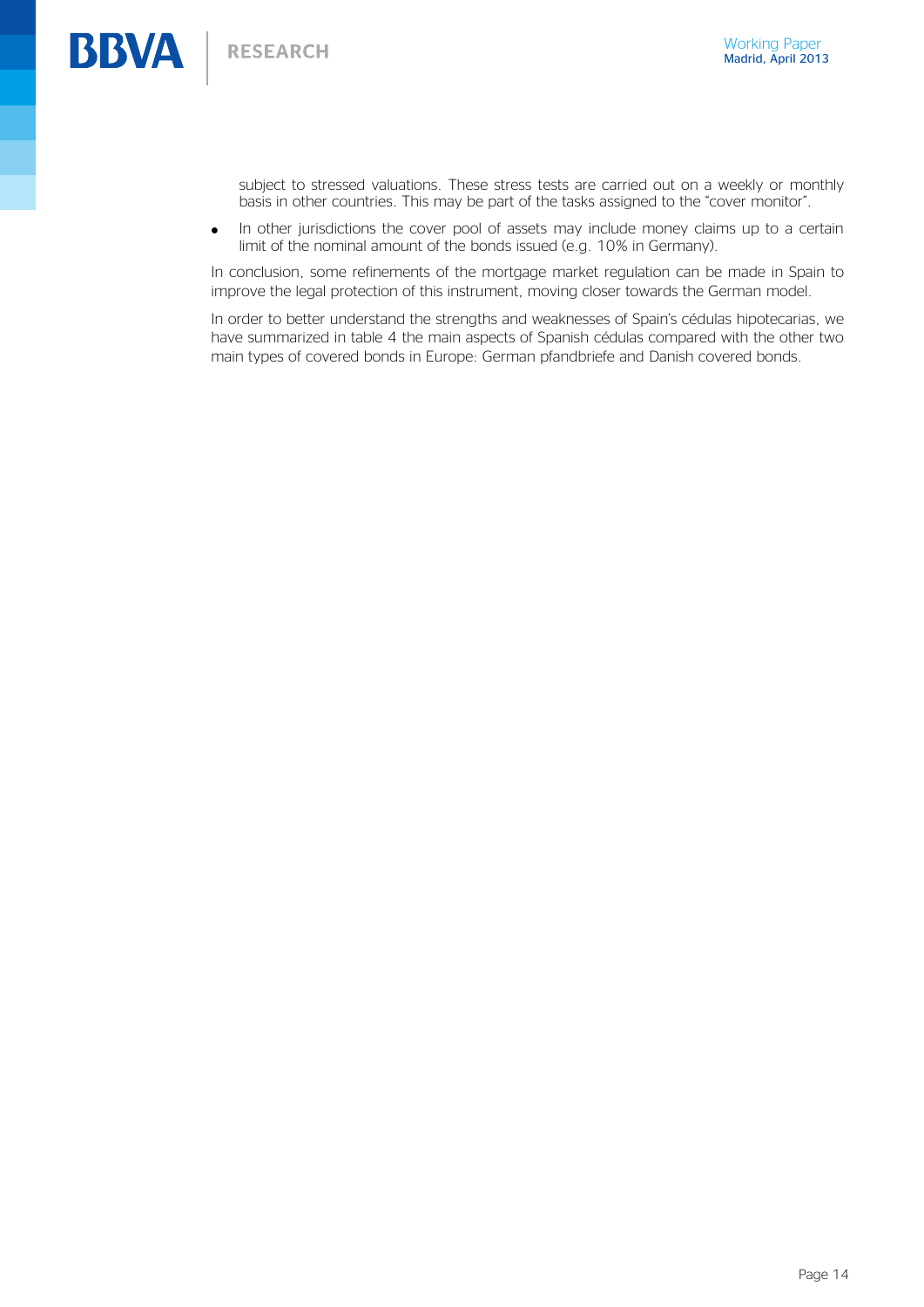**BBVA** | RESEARCH

#### Table 4

#### Comparison of the main European covered bond markets

|                                                                     | Spanish cédulas                                                                                                                                                                                               | German pfandbriefe                                                                                                                                                                                                                  | Danish covered bonds                                                                                                                                                                                          |
|---------------------------------------------------------------------|---------------------------------------------------------------------------------------------------------------------------------------------------------------------------------------------------------------|-------------------------------------------------------------------------------------------------------------------------------------------------------------------------------------------------------------------------------------|---------------------------------------------------------------------------------------------------------------------------------------------------------------------------------------------------------------|
| Issuer of the covered<br>bonds                                      | Credit institution (universal<br>and /or specialized                                                                                                                                                          | Universal credit institution                                                                                                                                                                                                        | Credit institution (until 2077<br>only mortgage banks)                                                                                                                                                        |
| Recourse of the<br>bondholder to the issuer's<br>total assets       | Yes                                                                                                                                                                                                           | Yes                                                                                                                                                                                                                                 | Yes                                                                                                                                                                                                           |
| Owner of the cover assets                                           | The issuer. Cover assets<br>remain on the issuer's<br>balance sheet                                                                                                                                           | The issuer. Cover assets<br>remain on the issuer's<br>balance sheet                                                                                                                                                                 | The issuer. Cover assets<br>remain on the issuer's<br>balance sheet                                                                                                                                           |
| Assets eligible for the<br>cover pool                               | Mortgage Ioans                                                                                                                                                                                                | Mortgage Ioans, Ioans to<br>public sector, ship loans<br>and aircraft loans                                                                                                                                                         | Mortgage Ioans, Ioans to<br>public sector, ship loans<br>and aircraft loans                                                                                                                                   |
| Basis for the calculation of<br>LTV                                 | 80% residential mortgages;<br>60% otherwise                                                                                                                                                                   | 60% all types of collateral                                                                                                                                                                                                         | 80%75% residential<br>mortgages; 60%-70%<br>otherwise                                                                                                                                                         |
| Cover pool of assets                                                | The cover pool is made up<br>by the entire issuer's<br>mortgage portfolio                                                                                                                                     | No direct link between<br>cover assets and<br>pfandbriefe                                                                                                                                                                           | Direct link with the loans.<br>The cover pool is dynamic                                                                                                                                                      |
| Specifics of LTV limits                                             | LRV limits refer to issuance<br>limits: prohibition to issue<br>cédulas for an amount<br>greater that 80% of<br>outstanding volume of<br>eligible loans                                                       | No absolute limit: Ioans<br>may have a higher LTV<br>than 60%, but only the<br>amount of the loan up to<br>60% is eligible for the cover<br>pool                                                                                    |                                                                                                                                                                                                               |
| Mandatory stress test of<br>the cover pool                          | No                                                                                                                                                                                                            | Yes. Legislation requires<br>that bonds are covered on<br>a net present value basis                                                                                                                                                 | Yes. Legislation requires<br>that bonds are covered on<br>a net present value basis                                                                                                                           |
| What types of stress<br>scenarios are applied?                      | Not relevant                                                                                                                                                                                                  | Static and dynamic stressed<br>scenarios, and valuations<br>based on internal models<br>(e.g. VaR)                                                                                                                                  | Dynamic stressed<br>scenarios, and valuations<br>based on internal models<br>(e.g. VaR)                                                                                                                       |
| Frequency of stress test<br>calculations                            | Not relevant                                                                                                                                                                                                  | Weekly                                                                                                                                                                                                                              | Quarterly                                                                                                                                                                                                     |
| Monitoring of the cover<br>pool of assets                           | Supervisory authority                                                                                                                                                                                         | Supervisory authority;<br>trustee or cover pool<br>monitor                                                                                                                                                                          | Supervisory authority                                                                                                                                                                                         |
| Reporting obligation                                                | Yes                                                                                                                                                                                                           | Yes. On a quarterly basis<br>issuers must publish details<br>of nominal, NPV and<br>stressed NPV coverage<br>level, maturity structure of<br>the cover pool and bonds,<br>as well as data of the<br>mortgages used as<br>collateral | Yes. Reported to the<br>supervisory authority                                                                                                                                                                 |
| Overcollateralization                                               | 25% minimum at all times                                                                                                                                                                                      | 2% minimum at all times<br>after stress tests                                                                                                                                                                                       | 8% of Risk Weighted Assets<br>(only for mortgage banks)                                                                                                                                                       |
| Requirement for an<br>independent cover pool<br>monitor             | No                                                                                                                                                                                                            | Yes                                                                                                                                                                                                                                 | No                                                                                                                                                                                                            |
| In case of insolvency do<br>CBs automatically<br>accelerate         | <b>No</b>                                                                                                                                                                                                     | <b>No</b>                                                                                                                                                                                                                           | <b>No</b>                                                                                                                                                                                                     |
| In case of insolvency, how<br>are covered bondholders<br>protected? | Preferential claim: the cover<br>pool of assets is separated<br>from the issuer's general<br>insolvency estate. Covered<br>bondholders have primary<br>secured claim against all<br>assets in the cover pool. | Preferential claim by law.<br>Besides, there is specific<br>cover pool administration<br>by the cover pool monitor                                                                                                                  | Preferential claim: the cover<br>pool of assets is separated<br>from the issuer's general<br>insolvency estate. Covered<br>bondholders have primary<br>secured claim against all<br>assets in the cover pool. |
| Prepayment of loans using<br>collateral is allowed<br><b>CCDC</b>   |                                                                                                                                                                                                               | Yes, but usually with<br>penalization. Prepayment of<br>mortgages during fixed rate<br>periods are allowed in cases<br>of "legitimate interest of the<br>borrower" or after a period<br>of 10 years.                                | At all times                                                                                                                                                                                                  |

Source: ECBC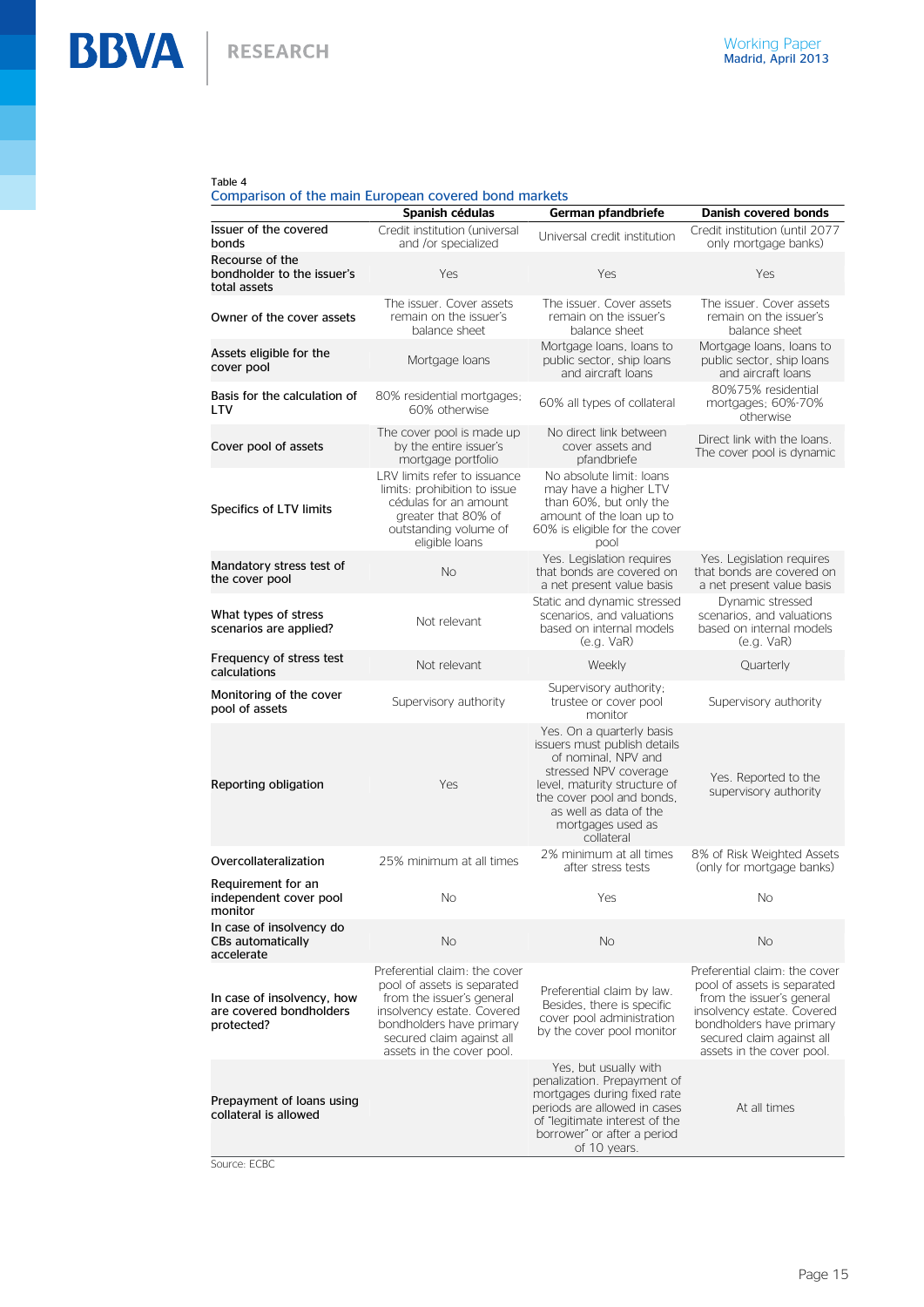# 4. The mortgage client: Consumer protection and tax treatment

### 4.1. Consumer Protection

#### Proliferation of new regulation

With the trigger of the international crisis, authorities have taken numerous initiatives to better regulate mortgage practices, also in relation to consumer protection. However, there is a risk of duplication or incoherence between measures adopted.

After the release of a thematic review on mortgage underwriting and origination practices (March 2011), the Financial Stability Board (FSB) issued a consultation paper (October 2011) with the aim to implement five principles for sound residential mortgage underwriting practices. The principles remain general and subject to national supervisor discretion, and cover issues such as effective verification of income, reasonable debt service coverage, appropriate loan-to-value ratios, effective collateral management and prudent use of mortgage insurance. The report also encourages the use of loan-to-value ratios and debt service limits.

At national level, the United States has issued numerous proposals. The Federal Reserve Board implemented some guidelines for high cost loans in 2008, including a prohibition of prepayment penalties on high cost loans. Furthermore, the Dodd-Frank Financial Reform Bill (July 2010) introduced a differentiation between "qualified" and "non-qualified" mortgages in its section "Mortgage Reform and Anti-Predatory Lending Act":

- "Qualified mortgage" are instruments with low risk features whether they have a fixed (FRM) or adjustable rate (ARM): fully amortizing payments and a term no longer than 30 years. In those cases, borrowers' total monthly debt payments must be below 43% of their total monthly pre-tax income. Pre-payment penalties are now capped on "qualified" FRM and prohibited on ARM. Regulators can restrict or prohibit the use of, among others, balloon payments; negative amortization; pre-payment penalties; interest-only payments.
- While "non-qualified" mortgages are still allowed, they are subject to certain limitations: prepayment penalties are prohibited and lenders must retain at least five per cent of the credit risk on the loans. Its offer will be limited, since those would show a higher price that reflects the requirement of risk retention; a greater risk of provision violation; and a greater cost of disclosure and compliance.

In January 2013 the US consumer regulator has reinforced its requirements so as to provide lenders with a greater shield from potential lawsuits, with the target to get easier credit terms for borrowers. In particular, the Consumer Financial Protection Bureau published its Ability-to-Repay rule, to be implemented by January 2014. Lenders must consider eight underwriting factors (expected income, employment status, monthly payment -of the transaction, of simultaneous loans and of mortgage related obligations-, current obligations –debt, alimony and child support, monthly debt-to-income or residual income and credit history), financial institutions must verify income and they have seen their ability to impose prepayment penalties limited.

Before the financial crisis. **European Member States** independently transposed to national mortgage markets parts of the EU Consumer Credit Directive (CCD). This consists in a moderately interventionist approach, which regulates pre-contractual transparency and certain contractual issues, but leaves out contract execution via foreclosure and the consumer insolvency regime, and is not directly applicable to mortgages.

The European Commission (EC) has elaborated a proposal of Directive on credit agreements relating to residential property in March 2011. On April 22nd, 2013 the European Parliament, the Council and the Commission reached an agreement on the Directive. Creditors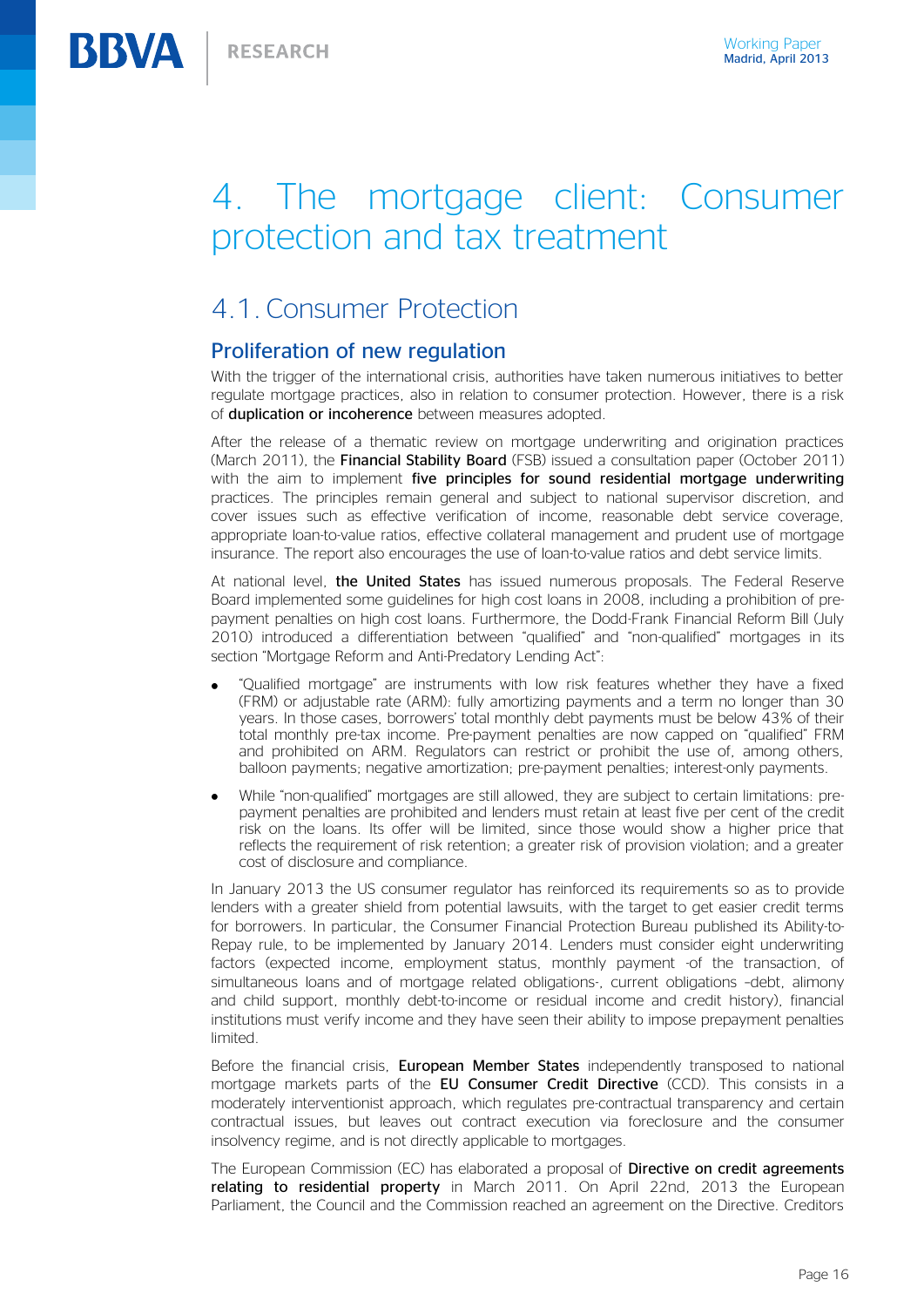

will be obliged to hand out to consumers a standardised information sheet (ESIS) that will allow them to shop around to identify the best and cheapest credit offer for their needs. The Directive also creates an obligation for creditors and intermediaries to make general information available on the range of credit products, and makes the right of early repayment compulsory (while Member States will have the choice to impose that creditors should receive a fair compensation). However, it does not handle critical issues such as rate adjustments and caps for ARM or cross-border mortgages with foreign collateral.

The proliferation of regulatory initiatives risks producing a regulatory conflict, mostly in Europe. Although since markets show different background in terms of real estate structure, cultural features and socioeconomic policies, some leeway must be provided to national supervisors, the project of a Banking Union in the Eurozone would probably require a much more ambitious harmonization. In fact, the European mortgage markets remain still highly fragmented, as shown by chart 3. In an integrated market, prices should theoretically converge because of competition between financial providers, which is clearly not the case.



-

#### Responsible lending

#### What is responsible lending?

Responsible lending are those practices intended at making sure that credit products are appropriate to consumers' needs and tailored to their ability to repay. They cover two sets of issues:

- Banks must assess the affordability of all mortgages and make sure that clients have all the information needed.
- Consumers must get information about the products, provide complete and accurate information on their financial situation and take their circumstances into account when making their decision.

During the last few years and in particular since the crisis started, several public and private initiatives have pointed at bad practices in the market. This is the case of the FSA Mortgage Market Review<sup>5</sup> or the European Commission Public Consultation on Responsible Lending and Borrowing in the  $EU^6$ . Some of the bad practices identified were: Irresponsible mortgage

<sup>5</sup>: FSA, CP10/16: "Mortgage Market Review: Responsible Lending" (July 2010)

<sup>6</sup>: European Commission, "Public Consultation on Responsible Lending and Borrowing in the EU", November 2009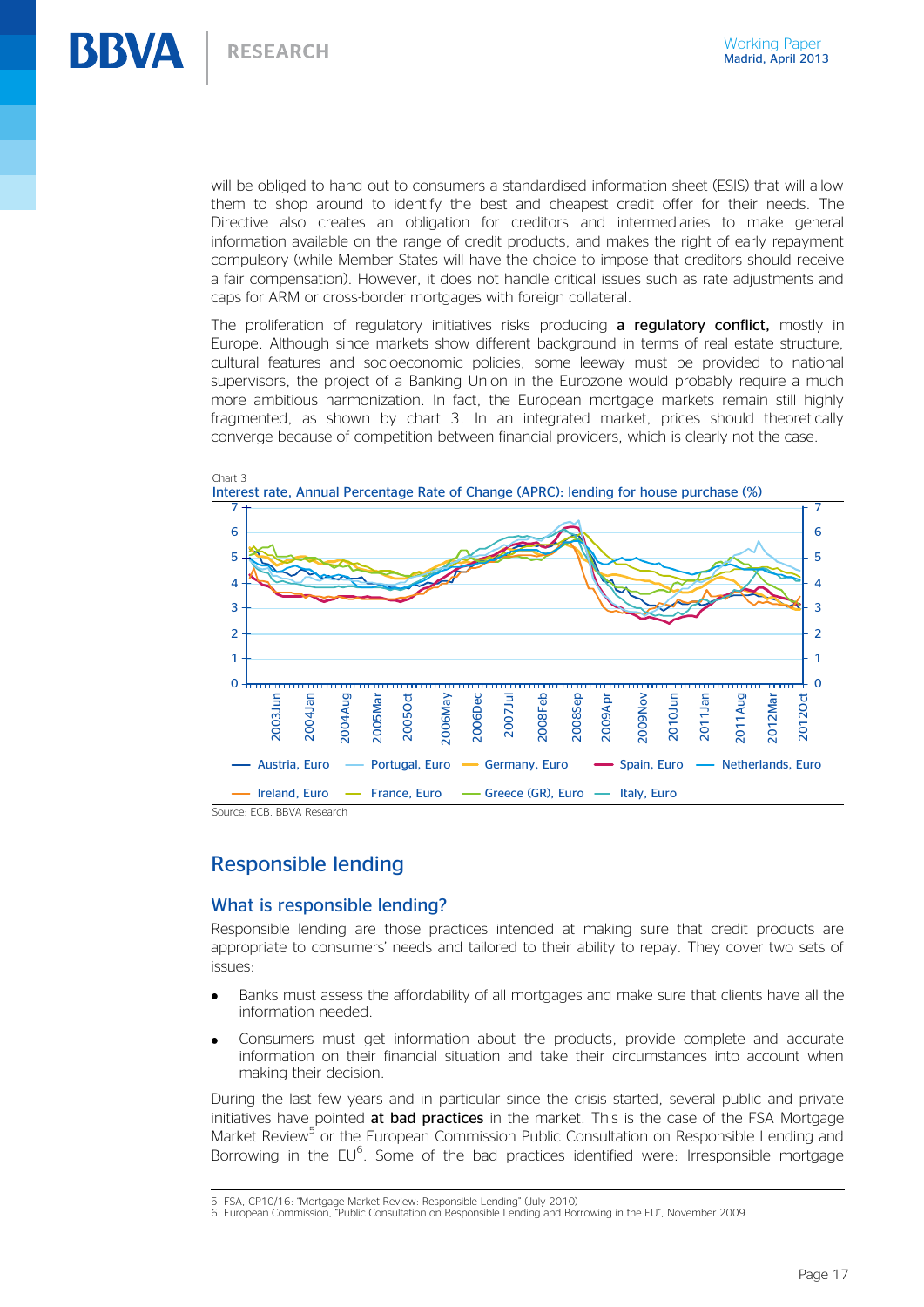

products such as self-certification mortgages (with no prove of income), uncapped variable rate mortgages, loans in excess of 100% of the value of the property (LTV), failure to calculate Annual Percentage Rate of Change (APRC), the promotion of 0% introductory interest rate, interest free credit or interest-only mortgages<sup>7</sup> or risky foreign currency loans.

#### What causes irresponsible lending in theory?

In theory, the current weaknesses of mortgage markets were caused by market failures and regulatory gaps. This makes difficult the functioning of the EU single market by: (i) preventing the pursuit of business or (ii) raising the cost of doing business cross-border



Chart 4 Channels between irresponsible lending and financial stability

Source: European Commission (2011), BBVA Research

#### Market failures:

Information asymmetries: the creditor is better informed than the borrower about the mortgage, while the customer is better informed about his financial situation.

Misaligned incentives: Creditors' interest may be biased by their remuneration schemes, which may lead to inappropriate creditworthiness or suitability assessment.

#### Regulatory failures:

-

Regulation should ensure adequate competition, addressing market failures like:

- 1. Inappropriate advertising and marketing. Advertising can encourage inappropriate products for the consumers or fail to help consumers to understand and compare offers, in particular cross-border.
- 2. Inappropriate pre-contractual information: Consumer should understand the features and risks of mortgage products; be able to compare offers and to make an informed choice.

One of the main information to be provided prior the execution of a contract is the annual percentage rate of charge (APRC) $8$  which is the total cost of the credit to the customer in terms of the total amount of credit. Currently, there is no

<sup>7:</sup> In the UK at the peak of the market over 30% of all mortgages were interest-only. In Denmark, the Netherlands and the UK, the loan can be interest only to maturity (maximum 30 years). However, in the Netherlands these mortgages have a maximum 75% LTV. 8: Equivalent to the Spanish TAE, the most significant transparency measure adopted in Spain in the seventies.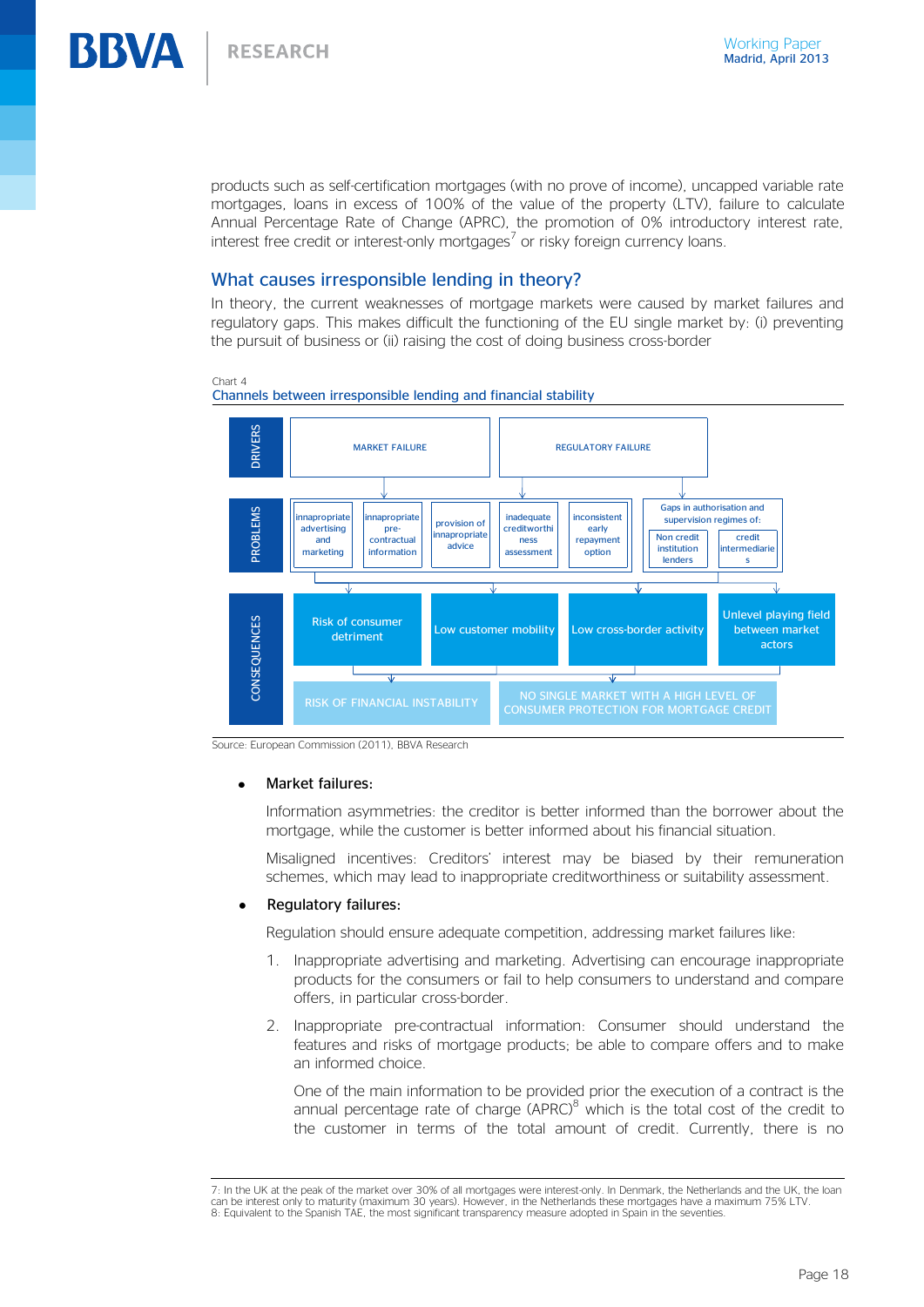-

European legislation that harmonizes its calculation, but there is a legal specification for its calculation in most countries (but the Netherlands).

- 3. Inadequate creditworthiness assessment: Legislations vary across countries<sup>9</sup>. The European directive sets the obligation to exercise a creditworthiness assessment prior to the execution of a mortgage and to communicate it to customers. Mortgage credit providers will also need to respect high-level principles in their direct contacts with their clients, such as taking account of the consumer's real interests, ensuring that the remuneration structures do not incite excessive risk taking, and disclosing any links between the credit intermediary and the creditor.
- 4. Repayment right: The European directive sets the obligation to ensure this right to customers, but it does not define the conditions under which it could be executed. In fact, Member States will have the choice to impose that in such cases creditors should receive a fair compensation. This is related to the debate ARM vs. FRM models (see section 2).

#### What are the recommendations of authorities?

Regulators in most areas<sup>10</sup> are taking steps to ensure responsible lending, which can be grouped in:

- Making sure that banks perform **affordability tests**, as they are responsible for assessing their clients' ability to pay. In the EU, lenders are required to refuse credit if the borrowers cannot demonstrate their ability to repay the loan.
- Ensuring that clients have all relevant information to take adequate borrowing decisions
- In some cases, introducing extra protection for vulnerable clients, like those with a creditimpaired history.

Affordability tests usually include an assessment of clients' income and expenditure. Some analysts are requiring these tests to be performed several times during the life of the project, and not only when it is being granted.

- Income: This includes verifying income for all mortgage applications, which in practice bans self-certification and fast-track mortgages. Income evidence must be from a source independent of the client.
- Expenditure: A line-by-line assessment of all expenditure data has important practical difficulties, so lenders are often allowed to use statistical data and their own expenditure models.
- Other conditions: In the UK, assessments must normally be based on a capital and interest basis, and on a maximum term of 25 years.

In particular, the **Bank of Spain** has just published (July 2012) a "Circular on transparency and responsibility in lending". Some of the general principles of responsible lending to individuals are:

The customers' ability to repay must be part of the granting criteria and of the process to set the maximum available credit. Income considered must be that from regular sources, using reliable and updated information. This concept was already introduced in the Law of Sustainable Economy (March 2011).

<sup>9:</sup> As of March 2011, some extended the CCD requirements to mortgage products, among others: Belgium, Denmark, Germany, Italy, Netherlands, and Sweden. Other countries have adopted similar provisions: Czech Republic, Greece, Ireland, Lithuania, Poland, UK. However, three countries have not adopted any provision to require an adequate assessment of creditworthiness: France, Luxembourg and Portugal. In Spain the execution of a creditworthiness assessment is mandatory from 2011 with the adoption of the 2/2011 Law Sustainable Economy

<sup>10:</sup> In the case of the EU, the Commission adopted a proposal for a Directive on credit agreements relating to residential property in March 2011 along these lines. Once Parliament and Council adopted it, EU member countries must implement national measures to achieve the results stipulated by the directive.

In the case of the UK, the PS12/16 "Mortgage Market Review – feedback on CP11/31 and final rules" (Oct 2012)will come into effect on 26 April 2014. All customers will need to satisfy lenders that they can afford the mortgage, and provide evidence of their income. Most mortgage sales will require advice. The new rules do not prevent higher loan-to-value lending or lending to old clients, and interest-only will be allowed if the borrower can show that they have a credible repayment strategy.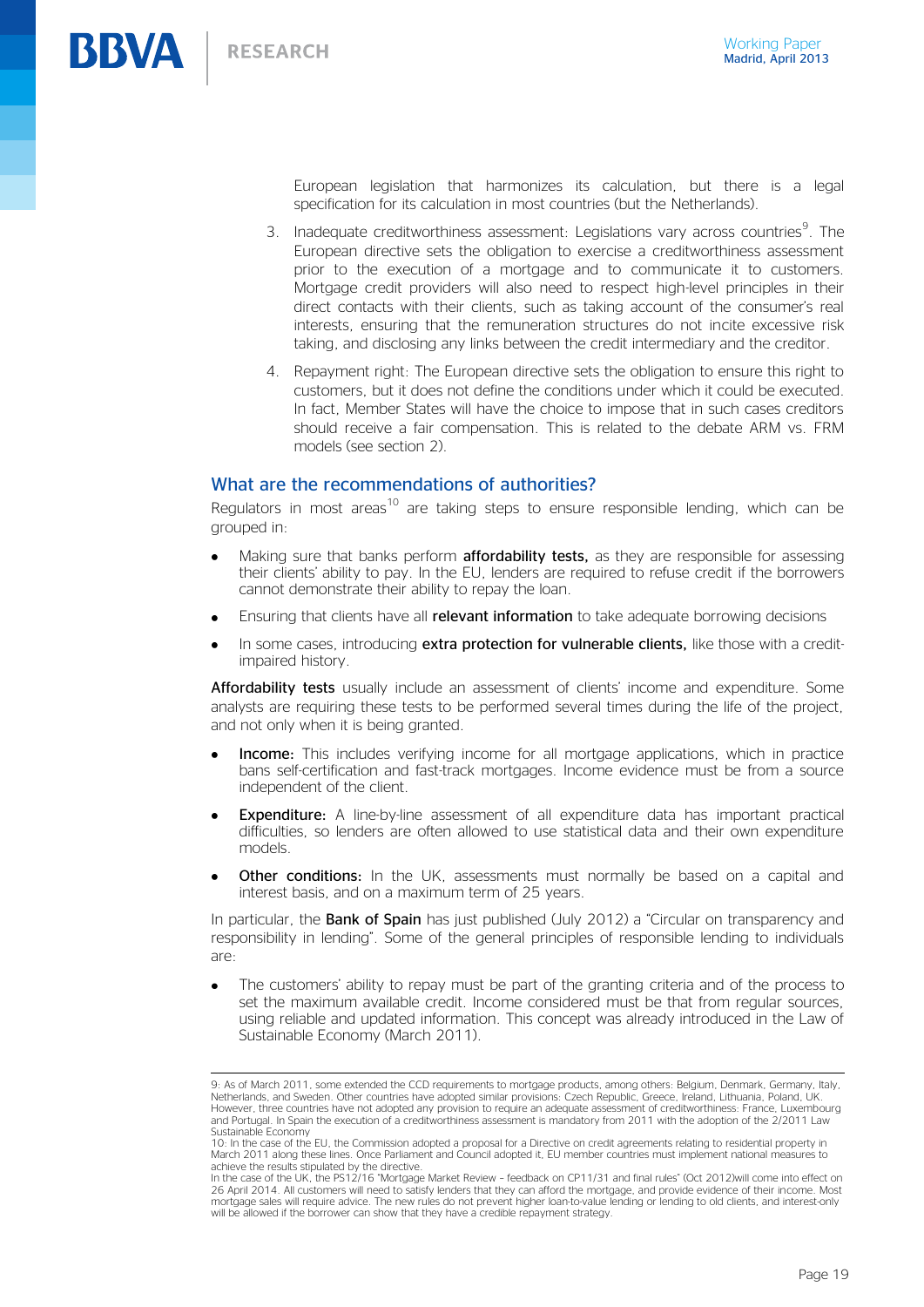**BBVA** 

- Payment plans should be realistic and coherent with the income of clients, which should be able to afford living costs.
- LTV should be prudent, taking into account the amount of the loan (and its potential enlargements) and the value and risks inherent to the collateral. Initial down payment must be sufficient.
- The procedures for the valuation of the collateral must be adequate, and there must be a policy to pursue the quality of the appraisal values. Special attention must be taken to foreign currency mortgages and potential interest rate variations.
- In the case of offers of risk coverage products, like interest rate swaps, the entity must inform the client of coming payments and opt-out options.
- In the case of credit granted to a constructor which will be subrogated to housing acquirers, the bank must make sure that mortgage clients have all the information they need and assess their payment capacity.
- Entities should provide the client with sufficient information for them to take an informed decision and to be able to compare the offer with similar ones.

As a result of the crisis, lenders are tightening guidelines in many countries:

- Some very **common practices** consist on imposing LTV caps, loan-to-income caps, mortgage quote-to-income caps, term caps or restrictions to offering certain types of mortgages, like interest-only mortgages. However, this can be intrusive, as it has been the case in some Asian countries.
- Canada: In June 2012, the government decided reducing the maximum amortization period for insured<sup>11</sup> mortgages from 30 to 25 years, lowering the maximum amount withdraw in refinancing an insured mortgage from 85% to 80% of the value of their homes and setting the maximum gross debt service ratio at 39%. The minimum down payment remains at 5% for owner-occupied properties and 20% for speculative properties.
- United Kingdom: The FSA recognised in 2009 that the usefulness of LTV or debt-toincome (DTI) caps are not yet warranted by the evidence. They recommend restrictions on risk layering (prohibiting loans that are a mix of high-risk factors, for example, prohibiting high LTV loans to credit-impaired borrowers who have an unstable income or other similar "toxic" mixes) and requiring income verification on all mortgages.

The following table presents a summary of recent measures related to responsible lending, some of which have been taken at the initiative of the banks:

|                    |                     |                       | Loan to                | Max              | <b>Reduction in</b><br><b>Interest</b> |
|--------------------|---------------------|-----------------------|------------------------|------------------|----------------------------------------|
|                    | Lower Loan-to-      | 100% Mortgages        | <b>Income Criteria</b> | Mortgage Term    | <b>Only Loan</b>                       |
| Country            | <b>Value Ratios</b> | <b>Less Available</b> | <b>Tightened</b>       | <b>Shortened</b> | <b>Availability</b>                    |
| Denmark            | X                   |                       |                        |                  |                                        |
| France             | X                   | $\times$              |                        | $\times$         |                                        |
| <b>Netherlands</b> |                     | $\times$              | X                      |                  | $\times$                               |
| Spain              | X                   |                       | X                      | $\times$         |                                        |
| U.K.               | $\times$            | X                     | X                      |                  | $\times$                               |
| U.S.               | $\times$            | $\times$              | X                      |                  | $\times$                               |

Table 5 Change in Mortgage Product Characteristics, Late 2007–Late 2008

Source: Scanlon et.al. 2009

-

<sup>11:</sup> The government of Canada provides insurance to protect mortgage lenders against mortgage defaults on mortgages for which insurance has been purchased (mandatory on loans with less than 20% down although lenders may require it on loans with more than 20% equity if they perceive additional risk of default).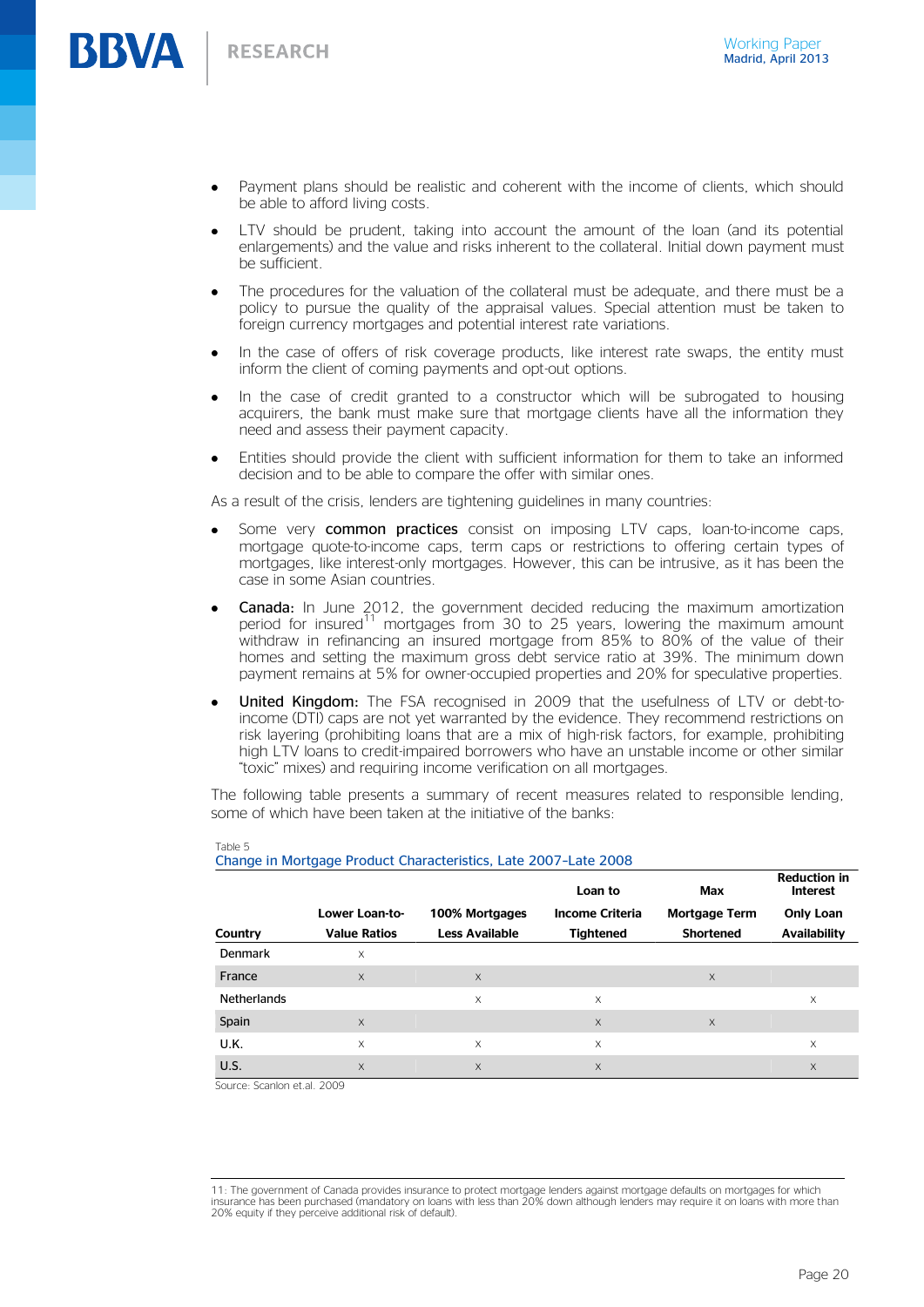# 4.2. Tax Regime

There are several ways in which governments encourage housing investment and improve households' affordability: subsidized mortgages, deduction of interest payments in the income tax, capital grants and by constructing or supporting the construction of subsidized houses. However, there are significant differences in the taxation of housing-related activities in different countries, as can be seen in the table 6 below.

#### Table 6 Housing market related taxation (\*)

**BBVA** 

|                    |                                  |                                                           | Capital gains tax                                   |                                                                        | Inheritance tax                            |                   |                                                                       |               |                                    |                                                     |                             |                                        |                                                                              |
|--------------------|----------------------------------|-----------------------------------------------------------|-----------------------------------------------------|------------------------------------------------------------------------|--------------------------------------------|-------------------|-----------------------------------------------------------------------|---------------|------------------------------------|-----------------------------------------------------|-----------------------------|----------------------------------------|------------------------------------------------------------------------------|
|                    | Tax<br>on<br>imput<br>ed<br>rent | Tax<br>deducti-<br>bility of<br>interest<br>pay-<br>ments | On.<br>selling<br>own<br>home<br>after 10<br>years. | <b>Different</b><br>treatme<br>nt of<br>financial<br>housing<br>assets | Maxi-<br>mum tax<br>rate<br>aplica-<br>ble | On<br>own<br>home | <b>Different</b><br>treatment<br>οf<br>financial<br>housing<br>assets | Wealth<br>tax | Real<br>estate/<br>property<br>tax | <b>Transact</b><br>ion<br>tax/fee/<br>stamp<br>duty | Owner<br>ocupan-<br>cy rate | Rented<br>accomo-<br>dation.<br>latest | Residen-<br>tial<br>property<br>prices<br>average<br>growth<br>1999-<br>2007 |
| Germany            | no                               | no                                                        | no                                                  | yes                                                                    | 45%                                        | yes               | yes                                                                   | no            | yes                                | yes                                                 | 43.0                        | 58.4                                   | $-0.4$                                                                       |
| Spain              | no                               | yes*                                                      | yes                                                 | yes                                                                    | 18%                                        | yes               | yes                                                                   | no            | yes                                | yes                                                 | 86.3                        | 9.3                                    | 11.9                                                                         |
| France             | no                               | yes                                                       | no                                                  | yes                                                                    | 16%                                        | yes               | no                                                                    | yes           | yes                                | yes                                                 | 57.2                        | 42.8                                   | 10.3                                                                         |
| Italy              | no                               | yes                                                       | no                                                  | yes                                                                    | 20%                                        | yes               | yes                                                                   | no            | yes                                | yes                                                 | 69.1                        | 18.8                                   | 6.3                                                                          |
| <b>Netherlands</b> | yes                              | yes                                                       | no                                                  | no                                                                     | n.a.                                       | yes               | yes                                                                   | no            | yes                                | yes                                                 | 56.6                        | 43.0                                   | 8.1                                                                          |
| Denmark            | no                               | yes                                                       | no                                                  | no                                                                     | 42%                                        | yes               | yes                                                                   | no            | yes                                | yes                                                 | 54.0                        | 36.0                                   | 11.6                                                                         |
| US                 | no                               | no                                                        | no                                                  | yes                                                                    | 24%                                        |                   |                                                                       |               | yes                                | yes                                                 | 68.4                        | 33.7                                   | 7.7                                                                          |
| Canada             | no                               | yes                                                       | no                                                  |                                                                        | 24%                                        | no                | yes                                                                   | no            | yes                                | yes                                                 | 67.0                        | 33.0                                   | 7.0                                                                          |

(\*) In general, the tax issues of the table 6 refer to the main house.

Source: NCBs and International Bureau of Fiscal Documentation

- Only a few euro area countries have a tax on imputed rent for owner-occupied houses (like the Netherlands). However, most countries impose a property tax that has a similar effect.
- In the majority of countries, mortgage interest payments are tax-deductible, although this is usually restricted to primary residences. This subsidization improves the affordability, and has implications on the size of the mortgage that households take up, the number of households with a mortgage and the types of loans involved (e.g. interest-only loans). On the other hand, it introduces a bias towards owner-occupied housing and against renting, which is arguably a factor behind some of the recent bubbles; although the link between tax deductibility and rise in house prices is not totally clear (see charts below). A too high owner occupancy rate affects negatively the mobility of workers, exacerbating already high labor market rigidity in countries such as Spain.
- In general, capital gains on the principal owner-occupied home are exempted from the capital gains tax, especially if the owner has lived there for several years before selling it.
- Inheritance/gift tax, as well as wealth tax, may have an impact on the volume of mortgages that households take out. Most countries have stopped collecting inheritance and wealth taxes over the past decade .
- Taxes on property transactions are present in most countries. Most often, these are one-off fees, such as stamp duties on the home purchase contract or transfer taxes on real estate transactions. In some cases, as in Ireland, rates of stamp duty are used as a policy instrument to curb housing demand.
- Transaction costs (purchase costs and mortgages costs) may have an effect on housing market activity. The former are usually largest in size, and comprise mainly taxes (see above). On average, taxes account for up to two-thirds of the transaction costs, but this

<sup>-</sup>12: However, inheritance tax has recently been reintroduced in Italy.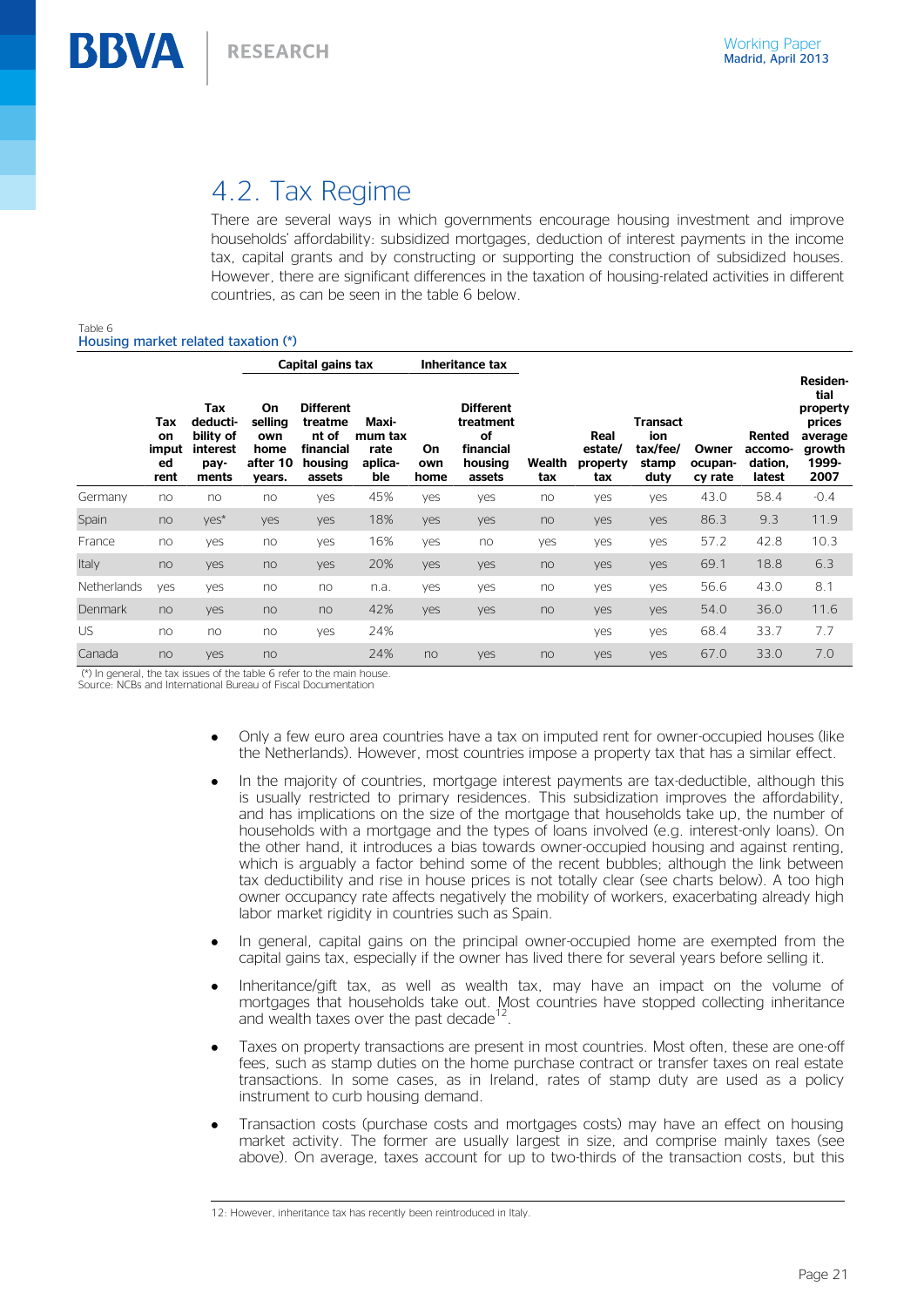part is particularly high in Greece, Spain and France. Apart from affecting housing market activity, high transaction costs may also have negative effects on labor mobility.

In summary, tax policies often promote home ownership through fiscal instruments that favor investment in property over investment in financial assets, due to their positive external effects. Furthermore, it is evident that fiscal aspects of mortgage financing are predominantly countryspecific and play an important role in housing markets' development.

The owner-occupancy rate is very heterogeneous in Europe. Rates are very low in Germany (43%), low in France, Netherlands, Austria and Finland (55 to 60%). In these countries, households are highly active in renting out their houses. For example, German households own about 75% of all residential property, but only 43% live in their own home. In this country, 30% of existing houses are rented out by private individuals and 18% that by private enterprises.

There are many variables that affect positively the rate of property and mortgage market development, so it is not easy to quantify the impact of the tax benefits, as show in Chart 5. Similarly the relation between the growth of housing prices and tax deductibility is not clear, as show in Chart 6.



However, in countries with a higher proportion of rented accommodation or a lower property rate, house prices growth during the recent boom period was lower, at least ceteris paribus and in the period considered (charts 7 and 8). One of the risks of an active government policy to encourage home ownership may be the development of a higher propensity to housing bubbles. This is usually associated with problems of financial stability and can derive in negative effects on the real economy once the bubble explodes. The development of the rental market and a neutral tax treatment of property vs. rent seems to be a good practice. The elimination of tax deductions for the purchase of new houses by the Spanish government in July 2012 is in line with this consensus.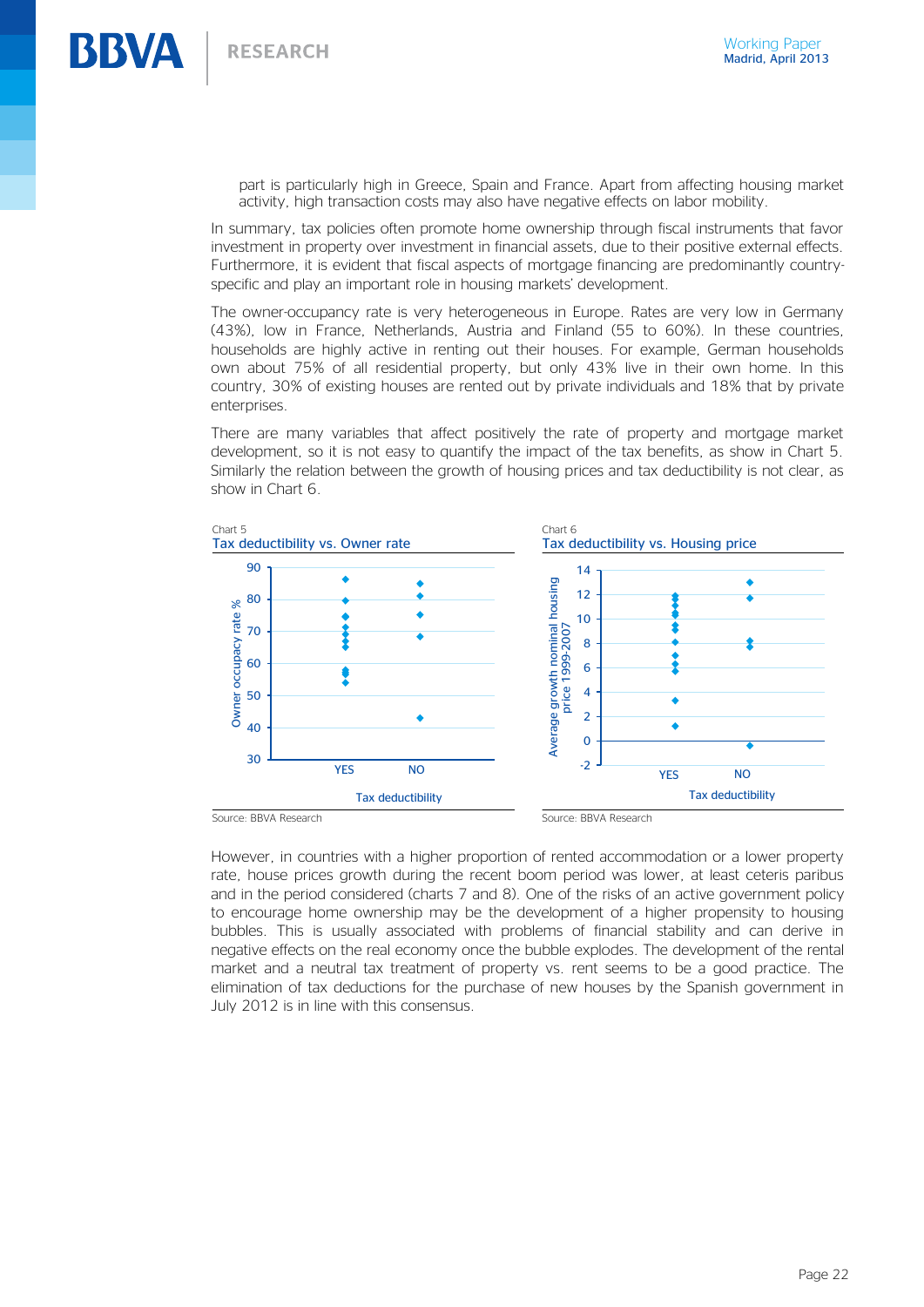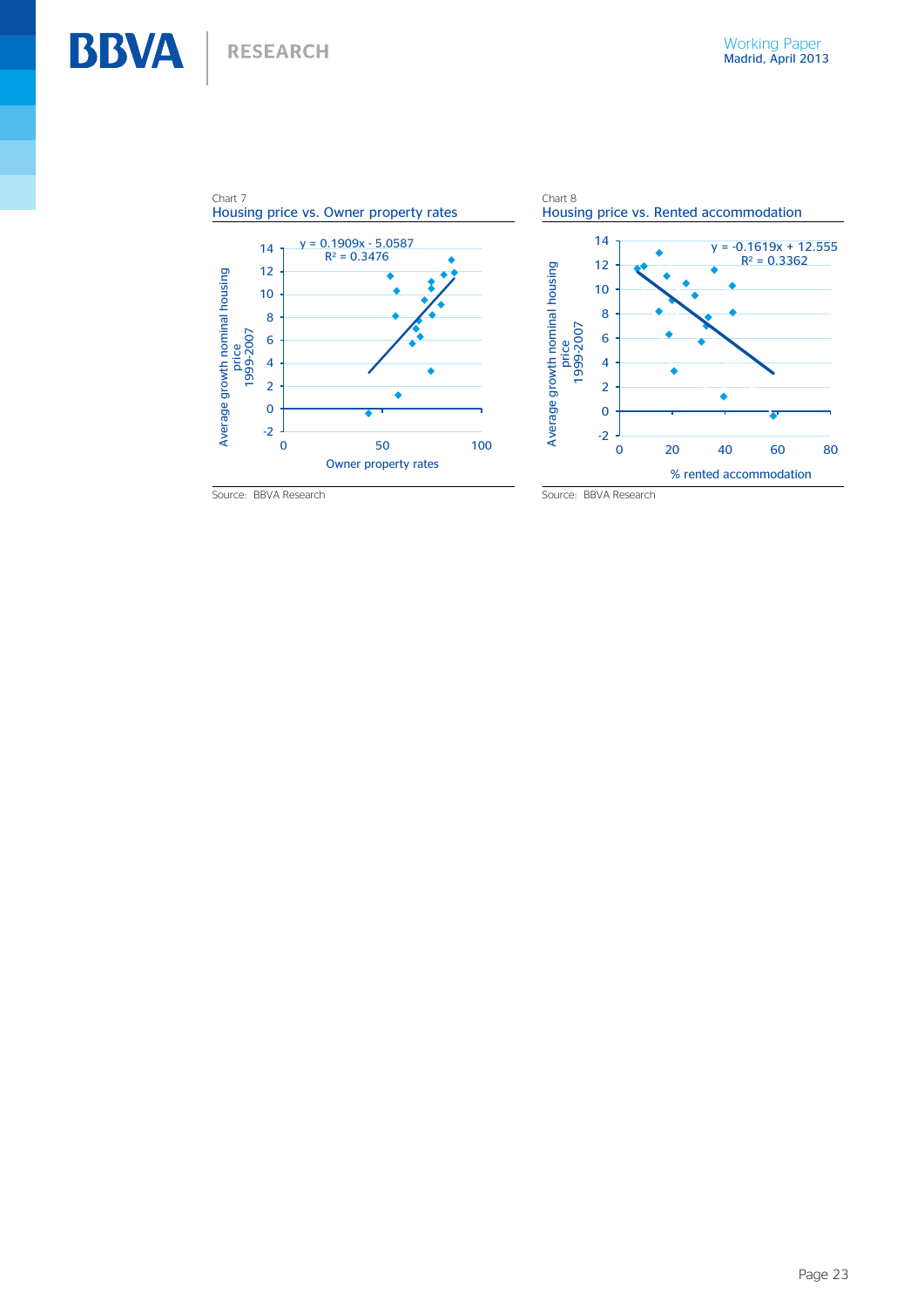#### Box 2. Examples of income tax deductibility of mortgage interest payments

Germany: Mortgage interest is not deductible in the case of owner-occupied housing, but only in the case of rented houses (in the calculation of the rental income received by the taxpayer).

Spain: Home-owners can deduct, from their net tax payable, 15% of the first €9,015 spent every year on interest and principal repayments. Before 2007 and if the loan financed more than 50% of the total purchase value, the deduction for the first  $\epsilon$ 4,508 was 25% during the first two years, and 20% for the rest of the life of the loan. The 15% rate was applied to the remaining €4,508 in all cases. There is no deduction for secondary residences. In July 2012 the government removed this tax deduction for new purchases.

**France:** For loans extended as of  $22<sup>nd</sup>$  August 2007 for the purchase or construction of a main residence, the interest paid generates a tax credit during the first five years. The tax credit is calculated as 20% (40% for the first year) of the qualifying loan interest. The qualifying interest is limited to €7,500 per couple, plus €500 per dependent.

Italy: There is a tax credit equal to a maximum of €760 (19% of €4,000) due to interest paid in relation to the main residence.

Netherlands: For mortgages on prime residences, the interest is income-deductible for a maximum period of 30 years. The size of the mortgage can be increased for the maintenance or improvement in the case of an owner-occupied dwelling, being the interest on this increase fully deductible.

USA: Qualified mortgage interests can be deducted, both in the case of a main or a second home, although there are exceptions. Home mortgage interest is that resulting from a debt that is secured by a main or second home. Acquisition debt is debt incurred to buy, build, or improve a home, while home-equity debt is debt incurred for any other purpose. It can also be deducted called "deducting points" that are equivalent to the mortgage interest, such as loan-origination fees, maximum loan charges, and loan discounts.

Canada: Mortgage interest is not deductible in the case of owner-occupied housing. When the property is for rent, mortgage interest and other expenses associated with the property (property taxes, utility cost, house insurance…) can be deducted of the rental income received by the taxpayer.

Denmark: Mortgage interest paid by the owner is taxdeductible when calculating capital income. The current tax relief on interest has a taxable value of approximately 33%. Property value tax is not part of the income tax but the calculated property value tax is collected with income taxes. Property tax is 1% of the part of the property value that does not exceed an amount of DKK 3,040,000 and 3% of the rest, so it is progressive.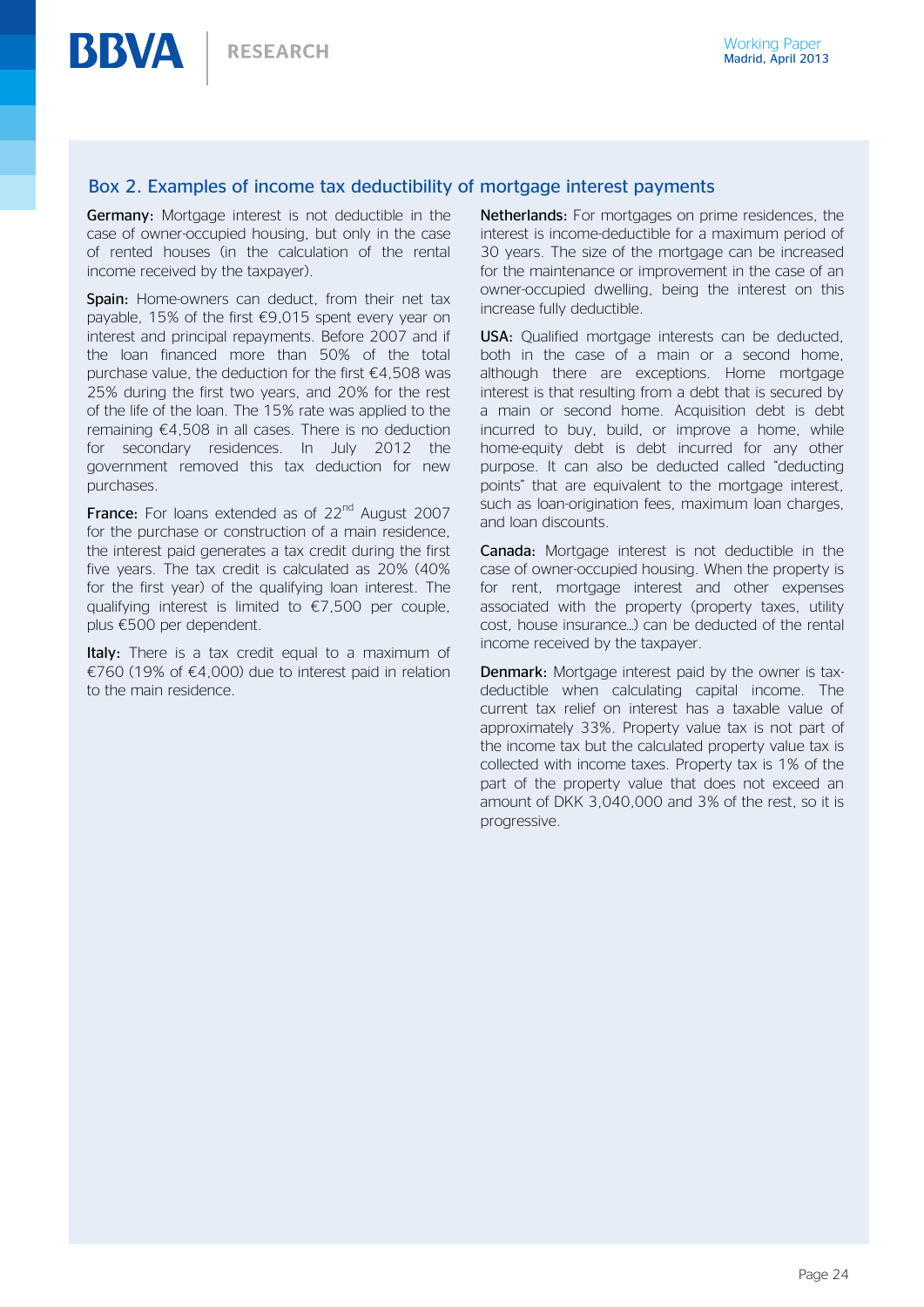# 5. Mortgage regulation and macroprudential oversight

The 2007-08 financial crisis has triggered an increasing awareness of the importance of systemic risk and macroprudential policies. Financial stability requires not only appropriate policies on the traditional microprudential sphere (that deals with individual banks) but also for the system as a whole. Although no consensus has been reached on whether macroprudential policies should be set to deal with asset bubbles, a wide variety of macroprudential tools have already been used in many countries.

The link between macroprudential policies and mortgage market regulation is straightforward. A significant number of recent crises were originated in the real-estate sector, where asset prices booms are relatively frequent.

In a context of abnormally low interest rates, mortgage credit showed a rapid expansion from 2000 to 2007 in a number of countries, from the US to UK, Spain or Ireland. An increasing percentage of new loans were granted with a high LTV ratio and therefore a high risk profile. This exacerbated the housing sector bubble and the effects of the economic cycle. The following graph shows that loan-to-value ratio varies widely across European countries.



Chart 9 Average LTV on new credit for house purchase during the financial crisis

Source: ECFIN Retail Banking Survey, 2009 Q1, EC (2011) and BBVA Research

-

As it has been mentioned before, in order to avoid excessive lending and housing prices bubbles, loan-to-value caps have been adopted in a number of countries. Before the crisis, many Asian countries implemented LTV limits to smooth real estate booms (e.g. China: limits varying between 70% and 80%; Hong-Kong: limits between 60% and 70%; and Korea: LTV capped at 50%). Some of these countries adjusted these limits to counteract housing bubbles. In contrast, advanced economies have been more reluctant to establish such limits, which are seen as an intrusive measure, which curtails the contractual freedom of the parties. Among developed countries, only Denmark and more recently Canada and Sweden, introduced LTV caps. Some international initiatives<sup>13</sup> propose the use of this instrument as regular tool to limit asset prices bubbles.

LTV limits are appealing as a policy instrument because of their effectiveness, but their use must be well calibrated in order to minimize their drawbacks. The implementation of loan-tovalue limits may push lending to the unregulated sector and by this way exacerbate shadow banking (e.g. in Croatia, where the introduction of a 75% LTV cap was unsuccessful since it

<sup>13:</sup>Such as the proposal of the High-level Expert Group on reforming the structure of the EU banking sector, better known as the Liikanen Group]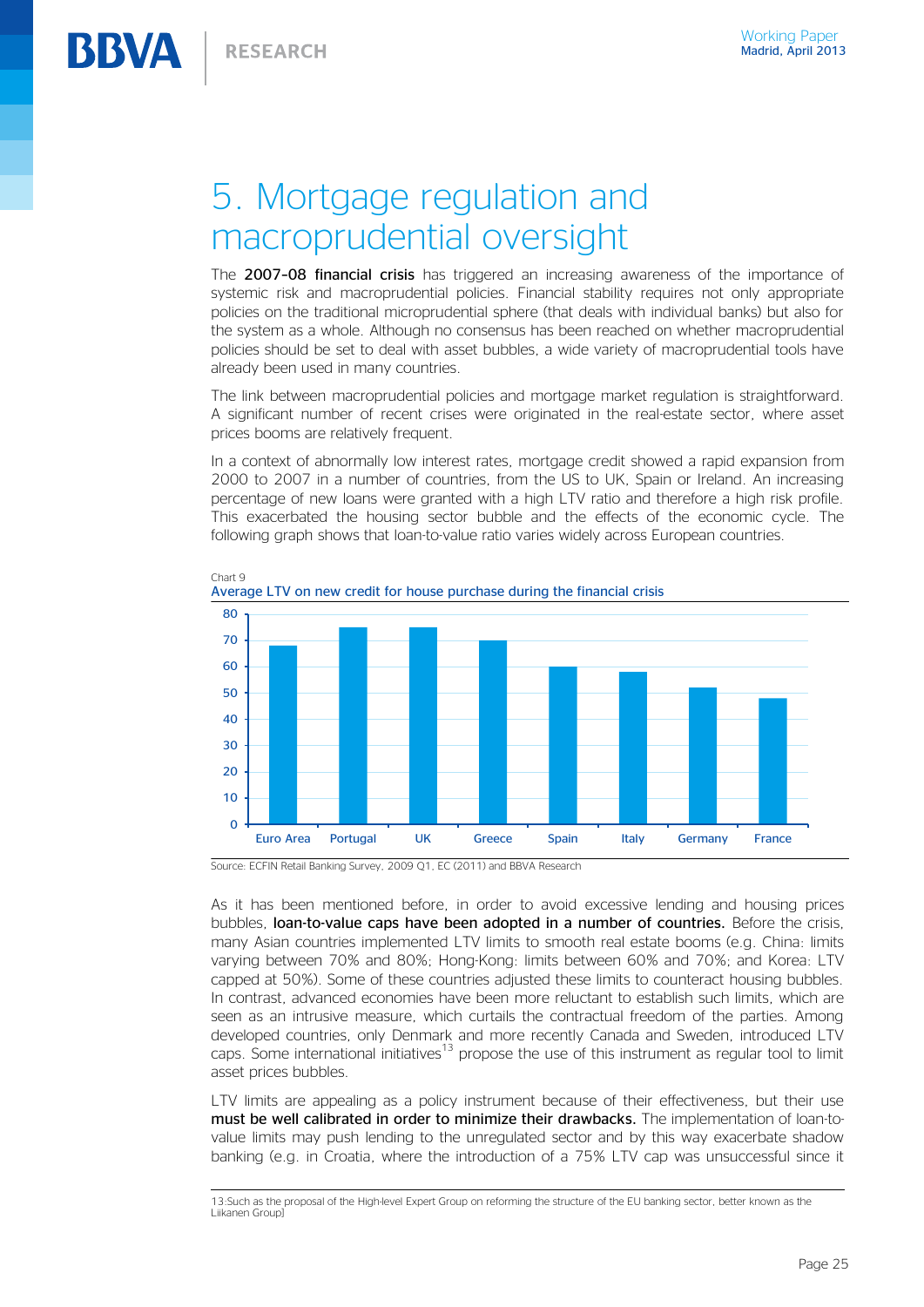

encouraged consumers to find unsecured ways of funding). One solution to minimize these effects could consist in implementing mortgage insurance above a given LTV threshold**,** which discourages lending above such limit and protects banks from losses. This type of instrument has already proven its virtues in Canada and Hong Kong. Many Asiatic countries (China, Korea) also introduced debt-to-income caps to deal with price bubbles in the mortgage sector. The effectiveness and the drawbacks of such instrument are similar to those related to LTV limits.

All in all, LTV limits proved to be an effective policy tool in emerging markets that can have, however, unintended effects on efficiency, competition and the level playing field between the regulated and the unregulated sectors. Their usefulness in more developed financial systems, where competition is much higher and potential loopholes abound, remains to be seen, however. For these types of countries, a regulation based on incentives rather than prohibitions seems more in line with the business environment. In these cases, instead of caps to LTV, incentives for a prudent underwriting have been used: higher capital requirements for higher LTV, or securitization requirements based on a maximum LTV.

Other macroprudential tools have been used with the aim to control price bubbles in the mortgage sector. In that vein, many Eastern European countries set some capital control mechanisms in the form of stricter requirements on foreign lending, which mainly resulted to provide poor results. At the beginning of the past decade, many of those countries showed a vast increase in credit growth along with increased levels of external indebtedness. These features were mainly explained by the massive foreign lending through their banking system which was mostly channelled to their real estate sector. Authorities reacted by adopting several measures to curb bank lending in foreign currency: they implemented stricter capital requirements and higher LTV limits for foreign currency loans<sup>14</sup>. Since these capital control mechanisms were highly intrusive and were adopted too late, the results were not satisfactory. Although macroprudential tools are necessary to deal with credit bubbles, the Eastern European experience conveyed the importance to distinguish macroprudential policies from intrusive capital controls and that a right calibration and early adoption of macroprudential tools are crucial to ensure their effectiveness.

The Spanish experience with **dynamic provisions** has been a reference in the debate on macroprudential policies<sup>15</sup>. In the early years of the 2000s, the Spanish authorities saw with increasing anxiety the combination of high credit growth, inflation differentials with the Eurozone average, loss of competitiveness, and widening current account deficits. Dynamic provisions were therefore adopted as a prudential instrument to achieve a systemic or macroeconomic goal, i.e. limiting credit growth especially originated in the mortgage sector. The goal of the instrument was twofold: (i) to contain credit growth, by increasing the cost of the granting of new credit, and (ii) to protect Spanish banking institutions from future losses as a consequence of the relaxation of lending standards typical of the boom phase. Although the instrument was not completely successful because of the severity and length of the actual crisis, the virtues of the Spanish dynamic provision mechanism should be recognized. Peru and Colombia have also adopted a dynamic provisioning system with similarities and differences from the Spanish mechanism, but it is not possible to assess their effectiveness yet, since they have not experienced a whole business cycle.

<sup>—&</sup>lt;br>14: Higher capital requirements for foreign Ioans: Romania 2004 & 2010, Hungary 2008, Poland 2008 & 2012, Latvia 2009, Albania<br>2008. Higher LTV for foreign mortgage Ioans (Hungary 2010) or DTI (Romania 2008, Hungary 2010 Outright ban on new foreign loans: Hungary 2010 15: See Fernández de Lis and García-Herrero (2012).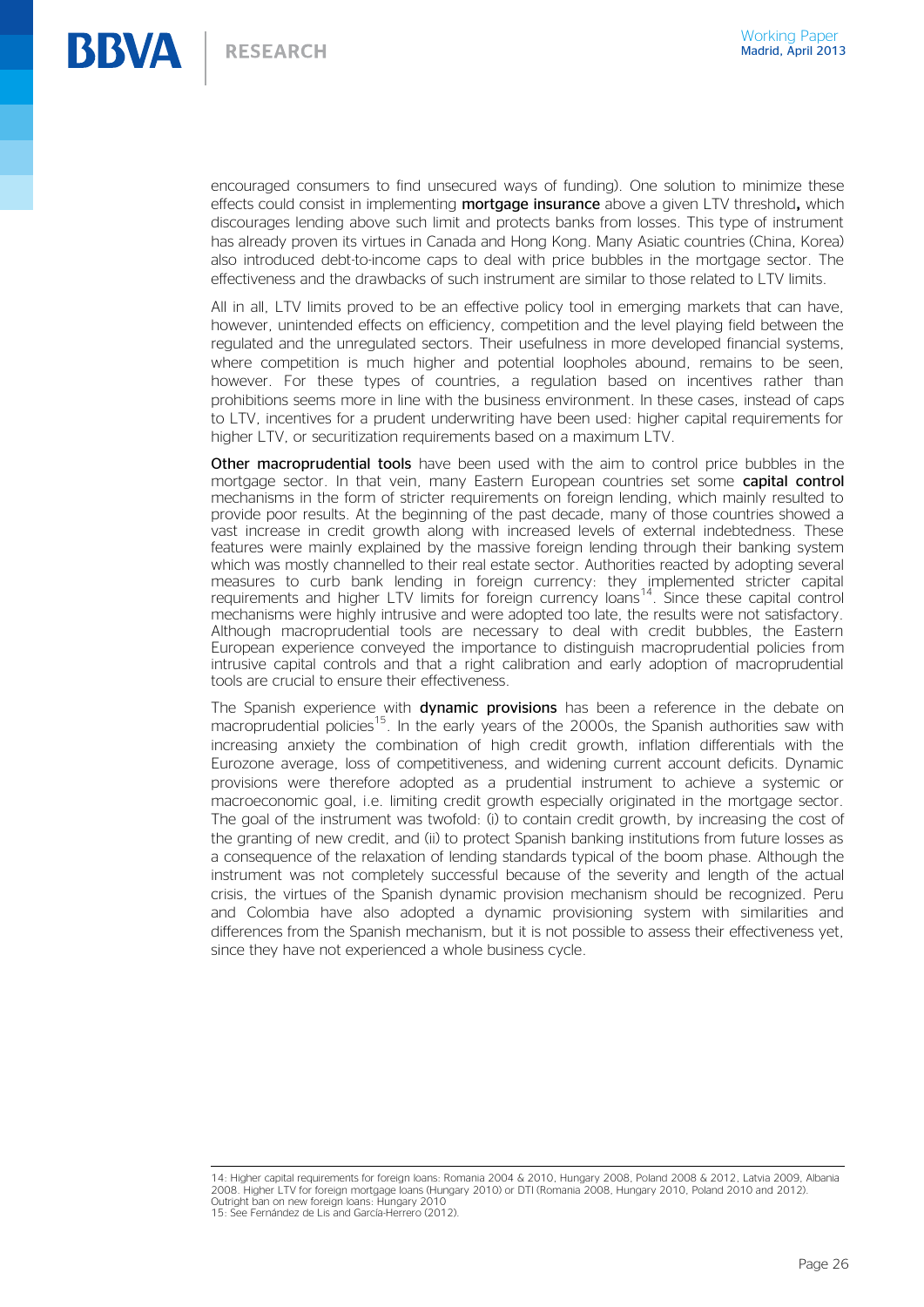**BBVA** RESEARCH

# References

Alonso F., del Río A. and Blanco R.L. (2004), "Créditos hipotecarios a tipo de interés fijo frente a tipo variable: comparación de riesgos e implicaciones macroeconómicas", Bank of Spain Economic Bulletin, April.

Arranz Pumar, Gregorio (2009), "El mercado hipotecario español. Los títulos del mercado hipotecario", CUNEF, Documento de Trabajo No 1, 2009.

Association of Danish Mortgage Banks, (2010). Annual Report.

Calza, A., Monacelli, T. and Stracca, L., (2009). "Housing finance and monetary policy". ECB working paper nº 1069, July.

Campbell, John Y., (2012), "Mortgage market design", National Bureau of Economic Research, Working Paper No 18339, October 2012.

Canada Mortgage and Housing Corporation (2012) "Canadian Housing Observer".

Dick-Nielsen, J., Gyntelberg, J. and Sangill, T. (2012), "Liquidity in government versus covered bond markets". BIS Working Paper No 392, November 2012.

Dübel, Hans-Joachim and Finpolconsult (2012), "Mortgage regulation and policy dialogue", EBRD Workshop, October 2012: pp 37-62.

Dübel, H. and Rothemund, M. (2011), "A new mortgage credit regime for Europe, setting the right priorities", Center for European Policy Studies, Special Report, June.

European Central Bank (2007), "Mortgage interest rate dispersion in the Euro Area", Working paper series, February.

European Central Bank (2009), "Housing finance in the Euro Area", Occasional paper series, **March** 

European Central Bank (2009), "Housing finance and monetary policy", working paper series No I069, July.

European Commission (2009), "Public consultation on responsible lending and borrowing in the EU", June.

European Commission (2009), "Summary of Responses to the public consultation on responsible lending and borrowing in the EU", November.

European Commission (2011), "Proposal for a directive of the European Parliament and of the Council on credit agreements relating to residential property", March.

European Commission (2011), "Impact assessment, accompanying document to the proposal for a directive of the European Parliament and of the Council on credit agreements relating to residential property", Commission staff working paper, March.

European Covered Bond Council, "2012 ECBC European Covered Bond Fact Book", September 2012.

European Covered Bond Council, "2011 ECBC European Covered Bond Fact Book", September 2011.

European Covered Bond Council, "2010 ECBC European Covered Bond Fact Book", September 2010.

European Mortgage Federation (2006), "Study on Interest rate variability in Europe", EMF Publication, July

European Mortgage Federation (2010), "Hypostat 2010 a review of Europe's mortgage and housing markets".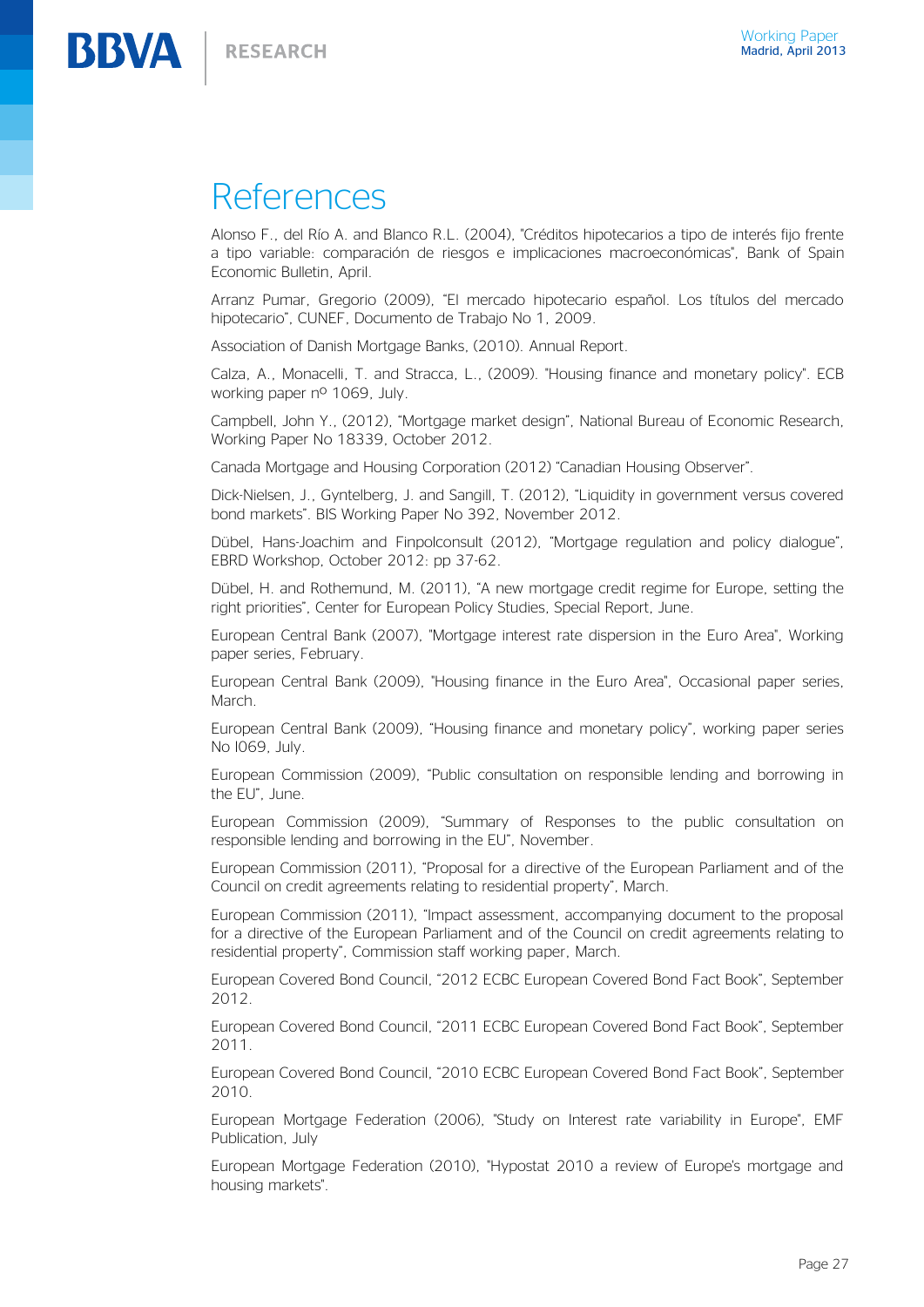

European Mortgage Federation (2011), "Study on Non-Performing Loans in the EU", Study, December.

Fernández de Lis S. and García-Herrero, A. (2012), "Dynamic provisioning: a buffer rather than a countercyclical tool?", BBVA Research Working Paper 12/22, October.

Financial Services Authority (2010), "Mortgage Market Review: Responsible Lending", Public Consultation, July.

Group of Thirty (2010), "Enhancing financial stability and resilience. Macroprudential policy, tools and systems for the future", October.

International Monetary Fund (2011), "Housing finance and financial stability, back to basic?", Global financial stability report, April.

Le Leslé V., (2012) "Bank Debt in Europe: Are Funding Models Broken?", International Monetary Fund, Working Paper 12/299, December.

Lea M., (2010) "International comparison of mortgages product offering", Research Institute for Housing America, September.

Research Institute for Housing America (2010), "International comparison of mortgage product offerings", Special report, September.

San Martin, I. and Karp, N. (2010), "Underwater households and strategic default", U.S. Economic Watch, November.

Scanlon, K., Lunde J. and Whitehead C. (2009), "Mortgage Products and Government Policies To Help Troubled Mortgagors: Responses To The Credit Crisis", ENHR International Conference 'Changing Housing Markets: Integration And Segmentation" Prague, June.

Velilla P. (2011) "Una actualización de la situación patrimonial de las familias en España, Estados Unidos e Italia a partir de los resultados de encuestas financieras", Bank of Spain Economic Bulletin, October.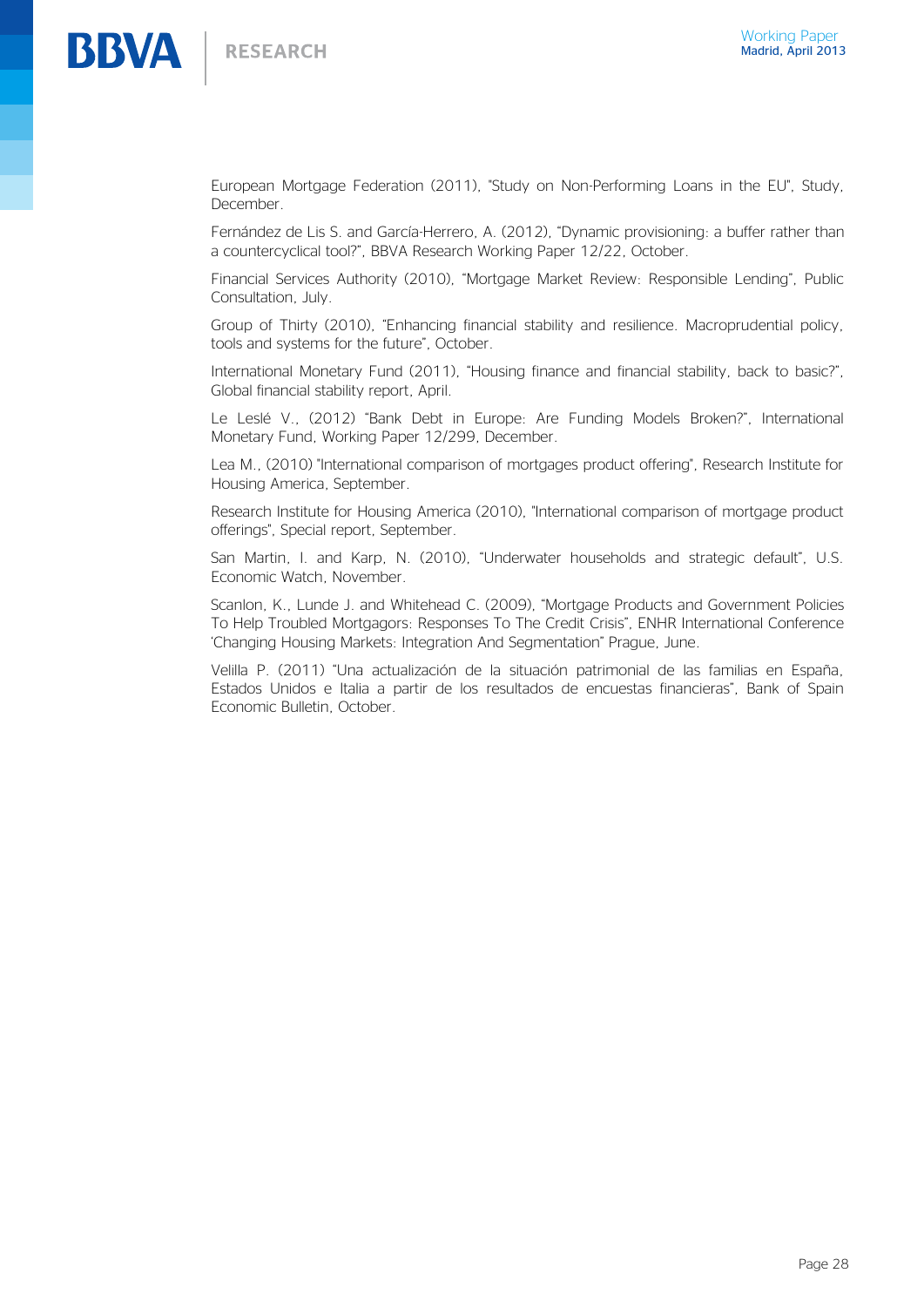### Working Papers

#### 2013

13/01 Hugo Perea, David Tuesta y Alfonso Ugarte: Lineamientos para impulsar el Crédito y el Ahorro. Perú.

13/02 **Ángel de la Fuente:** A mixed splicing procedure for economic time series.

13/03 Ángel de la Fuente: El sistema de financiación regional: la liquidación de 2010 y algunas reflexiones sobre la reciente reforma.

13/04 Santiago Fernández de Lis, Adriana Haring, Gloria Sorensen, David Tuesta, Alfonso Ugarte: Lineamientos para impulsar el proceso de profundización bancaria en Uruguay.

13/05 Matt Ferchen, Alicia Garcia-Herrero and Mario Nigrinis: Evaluating Latin America's Commodity Dependence on China.

13/06 K.C. Fung, Alicia Garcia-Herrero, Mario Nigrinis Ospina: Latin American Commodity Export Concentration: Is There a China Effect?.

13/07 Hugo Perea, David Tuesta and Alfonso Ugarte: Credit and Savings in Peru.

13/08 Santiago Fernández de Lis, Adriana Haring, Gloria Sorensen, David Tuesta, Alfonso Ugarte: Banking penetration in Uruguay.

13/09 Javier Alonso, María Lamuedra y David Tuesta: Potencialidad del desarrollo de hipotecas inversas: el caso de Chile.

13/10 **Ángel de la Fuente:** La evolución de la financiación de las comunidades autónomas de régimen común, 2002-2010.

13/11 Javier Alonso, María Lamuedra y David Tuesta: Potentiality of reverse mortgages to supplement pension: the case of Chile.

13/12 Javier Alonso y David Tuesta, Diego Torres, Begoña Villamide: Proyecciones de tablas generacionales dinámicas y riesgo de longevidad en Chile.

13/13 Alicia Garcia Herrero and Fielding Chen: Euro-area banks' cross-border lending in the wake of the sovereign crisis.

13/14 Maximo Camacho, Marcos Dal Bianco, Jaime Martínez-Martín: Short-Run Forecasting of Argentine GDP Growth.

13/15 Javier Alonso y David Tuesta, Diego Torres, Begoña Villamide: Projections of dynamic generational tables and longevity risk in Chile.

13/16 Ángel de la Fuente: Las finanzas autonómicas en boom y en crisis (2003-12).

13/17 Santiago Fernández de Lis, Saifeddine Chaibi, Jose Félix Izquierdo, Félix Lores, Ana **Rubio and Jaime Zurita:** Some international trends in the regulation of mortgage markets: Implications for Spain.

#### 2012

12/01 Marcos Dal Bianco, Máximo Camacho and Gabriel Pérez-Quiros: Short-run forecasting of the euro-dollar exchange rate with economic fundamentals. / *Publicado en Journal of International Money and Finance, Vol.31(2), marzo 2012, 377-396.*

12/02 Guoying Deng, Zhigang Li and Guangliang Ye: Mortgage Rate and the Choice of Mortgage Length: Quasi-experimental Evidence from Chinese Transaction-level Data.

12/03 George Chouliarakis and Mónica Correa-López: A Fair Wage Model of Unemployment with Inertia in Fairness Perceptions. / *Updated version to be published in Oxford Economic Papers: [http://oep.oxfordjournals.org/.](http://oep.oxfordjournals.org/)*

12/04 Nathalie Aminian, K.C. Fung, Alicia García-Herrero, Francis NG: Trade in services: East Asian and Latin American Experiences.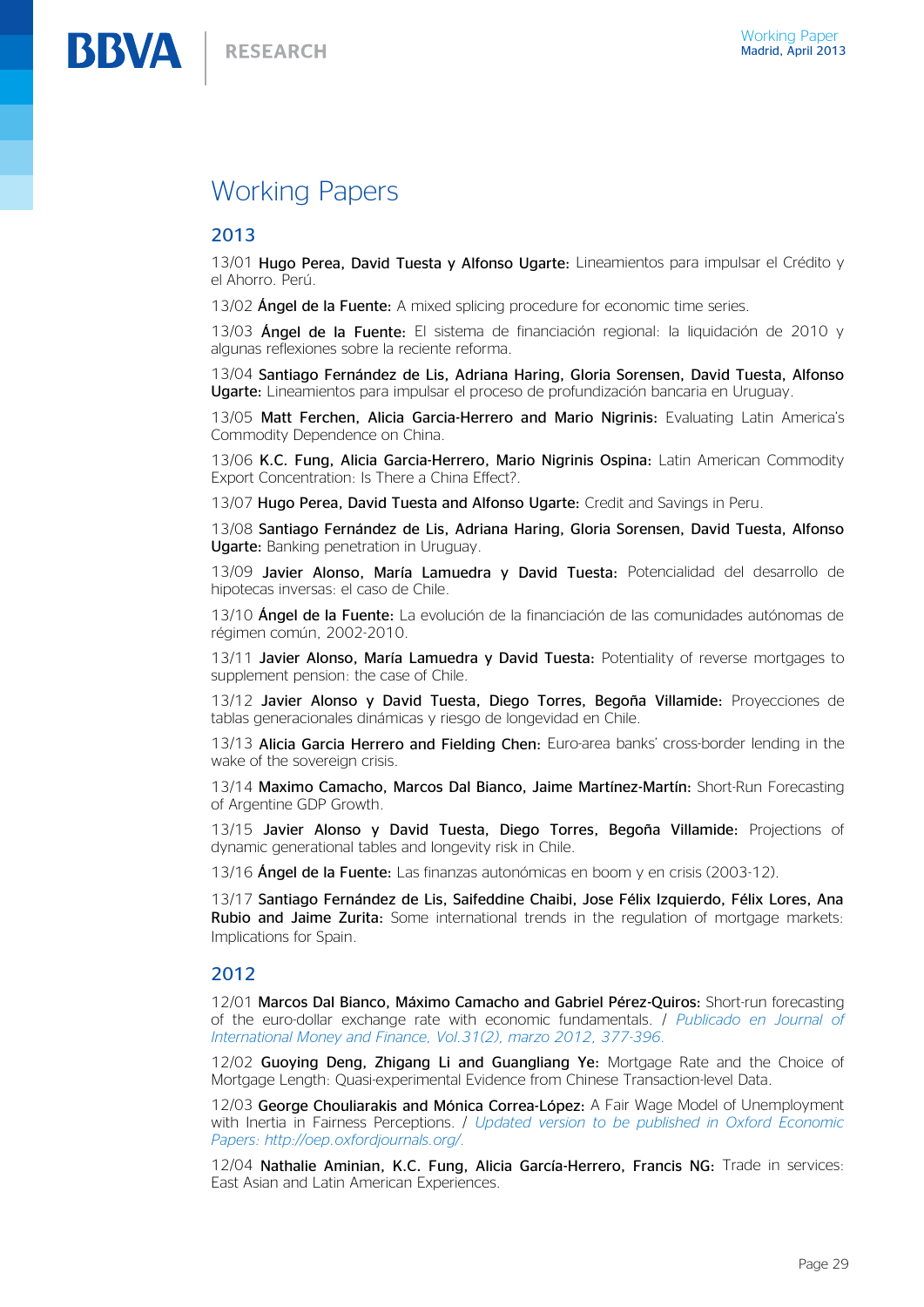

12/05 Javier Alonso, Miguel Angel Caballero, Li Hui, María Claudia Llanes, David Tuesta, Yuwei Hu and Yun Cao: Potential outcomes of private pension developments in China (Chinese Version).

12/06 Alicia Garcia-Herrero, Yingyi Tsai and Xia Le: RMB Internationalization: What is in for Taiwan?.

12/07 K.C. Fung, Alicia Garcia-Herrero, Mario Nigrinis Ospina: Latin American Commodity Export Concentration: Is There a China Effect?.

12/08 Matt Ferchen, Alicia Garcia-Herrero and Mario Nigrinis: Evaluating Latin America's Commodity Dependence on China.

12/09 Zhigang Li, Xiaohua Yu, Yinchu Zeng and Rainer Holst: Estimating transport costs and trade barriers in China: Direct evidence from Chinese agricultural traders.

12/10 Maximo Camacho and Jaime Martinez-Martin: Forecasting US GDP from small-scale factor models in real time.

12/11 J.E. Boscá, R. Doménech and J. Ferria: Fiscal Devaluations in EMU.

12/12 Ángel de la Fuente and Rafael Doménech: The financial impact of Spanish pension reform: A quick estimate.

12/13 Biliana Alexandrova-Kabadjova, Sara G. Castellanos Pascacio, Alma L. García-Almanza: The Adoption Process of Payment Cards -An Agent- Based Approach. / *B.Alexandrova-Kabadjova, S. Martinez-Jaramillo, A. L. García-Almanza y E. Tsang (eds.) Simulation in Computational Finance and Economics: Tools and Emerging Applications, IGI Global, cap. 1, 1-28 ( Ver: [IGI Global](http://www.igi-global.com/chapter/adoption-process-payment-cards/68688) )*

12/14 Biliana Alexandrova-Kabadjova, Sara G. Castellanos Pascacio, Alma L. García-Almanza: El proceso de adopción de tarjetas de pago: un enfoque basado en agentes.

12/15 Sara G. Castellanos, F. Javier Morales y Mariana A. Torán: Análisis del uso de servicios financieros por parte de las empresas en México: ¿Qué nos dice el Censo Económico 2009? / *Publicado en Bienestar y Política Social, Vol. 8(2), 3-44. Disponible también en inglés: Wellbeing and Social Policy, Vol. 8(2), 3-44.*

12/16 Sara G. Castellanos, F. Javier Morales y Mariana A. Torán: Analysis of the Use of Financial Services by Companies in Mexico: What does the 2009 Economic Census tell us?

12/17 R. Doménech: Las Perspectivas de la Economía Española en 2012:

12/18 Chen Shiyuan, Zhou Yinggang: Revelation of the bond market (Chinese version).

12/19 Zhouying Gang, Chen Shiyuan: On the development strategy of the government bond market in China (Chinese version).

12/20 Angel de la Fuente and Rafael Doménech: Educational Attainment in the OECD, 1960- 2010.

12/21 Ángel de la Fuente: Series enlazadas de los principales agregados nacionales de la EPA, 1964-2009.

12/22 Santiago Fernández de Lis and Alicia Garcia-Herrero: Dynamic provisioning: a buffer rather than a countercyclical tool?.

12/23 Ángel de la Fuente: El nuevo sistema de financiación de las Comunidades Autónomas de régimen común: un análisis crítico y datos homogéneos para 2009 y 2010.

12/24 Beatriz Irene Balmaseda Pérez y Lizbeth Necoechea Hasfield: Metodología de estimación del número de clientes del Sistema Bancario en México.

12/25 Ángel de la Fuente: Series enlazadas de empleo y VAB para España, 1955-2010.

12/26 Oscar Arce, José Manuel Campa y Ángel Gavilán: Macroeconomic Adjustment under Loose Financing Conditions in the Construction Sector.

12/27 **Ángel de la Fuente:** Algunas propuestas para la reforma del sistema de financiación de las comunidades autónomas de régimen común.